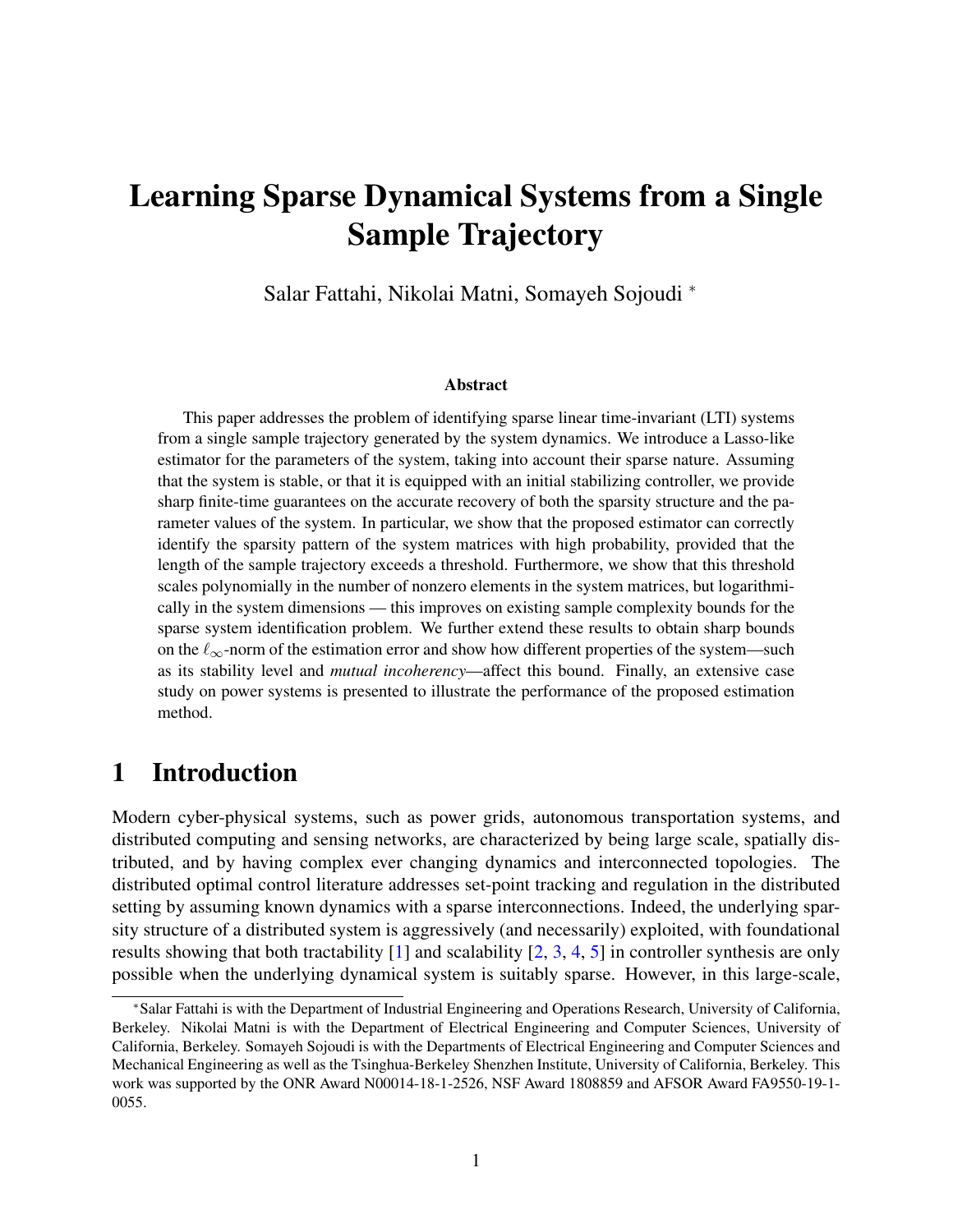dynamic, and complex setting, it is unclear how to obtain the necessary models of the dynamical systems. To address this issue, we use data-driven approaches to identify both the interconnected topology and the dynamic behavior of these systems for which first-principle modeling becomes either intractable or impractical for such large-scale dynamic systems.

This then raises a more fundamental question: how can data-driven methods be appropriately integrated into safety-critical control loops? This question has been addressed in the context of learning [\[6,](#page-12-1) [7\]](#page-12-2), and control of a small-scale and dense unknown systems, e.g., a single autonomous vehicle or robot [\[8,](#page-12-3) [9,](#page-12-4) [10,](#page-12-5) [11,](#page-12-6) [12\]](#page-12-7). These works make clear that if a learned model is to be integrated into a safety-critical control loop, then it is essential that the uncertainty associated with the learned model be explicitly quantified. This way, the learned model and the uncertainty bounds can be integrated with tools from robust control to provide strong guarantees of system performance and stability. This paper takes a first step towards extending these results to the large-scale distributed setting by providing a sample efficient and computationally tractable algorithm for the identification of sparse dynamical systems, as well as providing sharp estimates on the corresponding model uncertainty.

Main contributions: We show that large-scale sparse system models can be identified with a complexity scaling quadratically with the number of nonzero elements in the underlying dynamical system—for systems composed of a large number of subsystems that only interact with a small number of local neighbors, this computational saving can be significant. We further provide sharp bounds on the corresponding model uncertainty, paving the way for the use of these models in safety-critical control loops. Finally, in contrast to previous work, we show that such models can be extracted from a single trajectory of the system. In the context of large-scale systems, the system resets needed by methods relying on independent trajectories become prohibitively more expensive and impractical—indeed contrast resetting a robotic arm and a power distribution network, and the increase in difficulty becomes apparent. Note that we defer a detailed comparison of our results to prior work to Section [3.](#page-4-0)

Paper organization: In Section [2,](#page-2-0) we formally define the sparse system-identification task that we consider, and introduce our Lasso-like estimator based on a single system trajectory. Section [3](#page-4-0) presents our main result, and compares and contrasts it with existing results in the literature. We also show that some of the technical assumptions that we make are necessary for a well-posed problem. We then present an overview of our proof technique in Section ??, and follow this up with an empirical study of our method on a power system in Section [4.](#page-9-0) We end with conclusions in Section [5.](#page-11-4)

**Notation:** For a matrix M, the symbols  $||M||$ ,  $||M||_{\infty}$ ,  $||M||_F$ ,  $||M||_1$ , and  $||M||_{\infty}$  are used to denote its induced spectral, induced infinity, Frobenius, element-wise  $\ell_1/\ell_1$ , and element-wise  $\ell_{\infty}/\ell_{\infty}$  norms, respectively. Furthermore,  $||M||_0$  refers to the number of nonzero elements in M. The symbols  $M_{ij}$  and  $M_{ji}$  indicate the  $j^{\text{th}}$  column and row of M, respectively. For a set  $\mathcal{I}$ , the symbol |*I*| denotes its cardinality. Given the index sets *U* and *V*, define  $M_{UV}$  as the  $|U| \times |V|$ submatrix of M obtained by removing the rows and columns with indices not belonging to  $U$  and V. The symbols c and  $c_i$  play the role of universal constants throughout the paper.  $\mathbb{E}\{x\}$  denotes the expected value of a random variable x. For an event  $\mathcal{E}$ , the notation  $\mathbb{P}(\mathcal{E})$  refers to its probability of occurrence. The notation  $x_n \stackrel{a.s.}{\rightarrow} x$  means that a sequence of random variables  $x_n$  converges to x almost surely.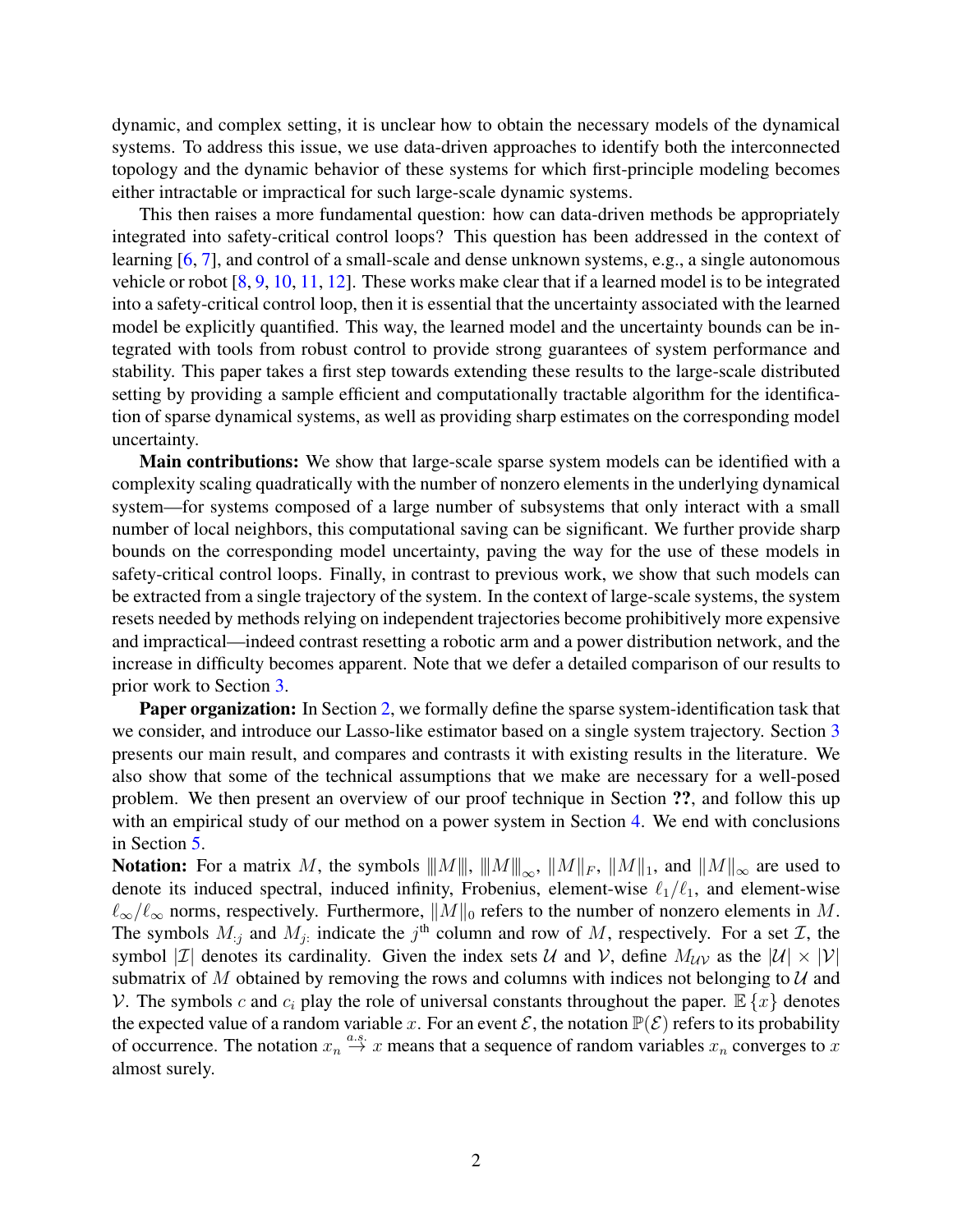### <span id="page-2-0"></span>2 Problem Statement

Consider the linear time-invariant (LTI) system

<span id="page-2-1"></span>
$$
x(t+1) = Ax(t) + Bu(t) + w(t)
$$
 (1)

where  $A \in \mathbb{R}^{n \times n}$  and  $B \in \mathbb{R}^{n \times m}$  are the unknown state and input matrices, respectively. Furthermore,  $x(t) \in \mathbb{R}^n$ ,  $u(t) \in \mathbb{R}^m$ , and  $w(t) \in \mathbb{R}^n$  are the respective state, input, and disturbance vectors at time t.

The goal of this work is to estimate the underlying parameters of the dynamics, based on a limited number of *sample trajectories*, i.e., a sequence  $\{(x^{(i)}(\tau), u^{(i)}(\tau))\}_{\tau=0}^T$  with  $i = 1, 2, ..., d$ , where  $d$  is the number of available sample trajectories and  $T$  is the length of each sample trajectory. To simplify the notations, the superscript i is dropped from the sample trajectories when  $d = 1$ .

This paper is concerned with the identification of high dimensional but sparse system matrices  $(A, B)$ . Such high-dimensional sparse parameters arise in the context of large-scale distributed and multi-agent systems, where dynamic coupling arises due to local interactions between subsystems– it is this local interaction structure that results in correspondingly sparse system matrices. Examples of such systems include power grids, intelligent transportation systems, and distributed computation and sensing networks.

We now compare and contrast two approaches to collecting sample trajectories from a dynamical system [\(1\)](#page-2-1):

**Fixed d and variable T:** In this method, the number of sample trajectories d is set to a fixed value (e.g.,  $d = 1$ ) and instead, a sufficiently long time horizon (also referred to as learning time) T is chosen to collect enough information about the dynamics. This approach is most suitable when the open-loop system is stable, or if a stabilizing controller is provided—note that this assumption of stability is necessary, as even a simple least-squares estimator may not be consistent if the system has unstable modes [\[6\]](#page-12-1). From a practical perspective, system instability may also impose limits on how large the learning time can be in order to ensure system safety, thereby restricting the amount of data that can be collected.

**Fixed T and variable d:** In this approach, the learning time T is fixed and instead, the number of sample trajectories is chosen to be sufficiently large. Notice that this method is not dependent on the system stability. However, one needs to reset the initial state of the system at the beginning of each sample trajectory, which may not be possible in practice, especially in the case of large-scale systems.

This work focuses on *sparse* system identification using a single trajectory, where it is assumed that the system is either stable, or equipped with an initial stabilizing controller, and our goal is to both identify the supports of the sparse system matrices  $(A, B)$  and estimate their values, using a single sample trajectory. As mentioned in [\[8\]](#page-12-3), in many applications, the existence of an initial stabilizing controller for the unknown system  $(1)$  is not restrictive. In fact,  $[9]$  introduces an offline procedure for designing such an initial stabilizing controller.

Indeed, one can cast the sparse system identification task as a *supervised learning* problem, where the goal is to fit the linear model [\(1\)](#page-2-1)—parameterized by  $(A, B)$ —to a limited number of measurements  $\{(x(\tau), u(\tau))\}_{\tau=0}^T$ . Motivated by this observation, one can consider the following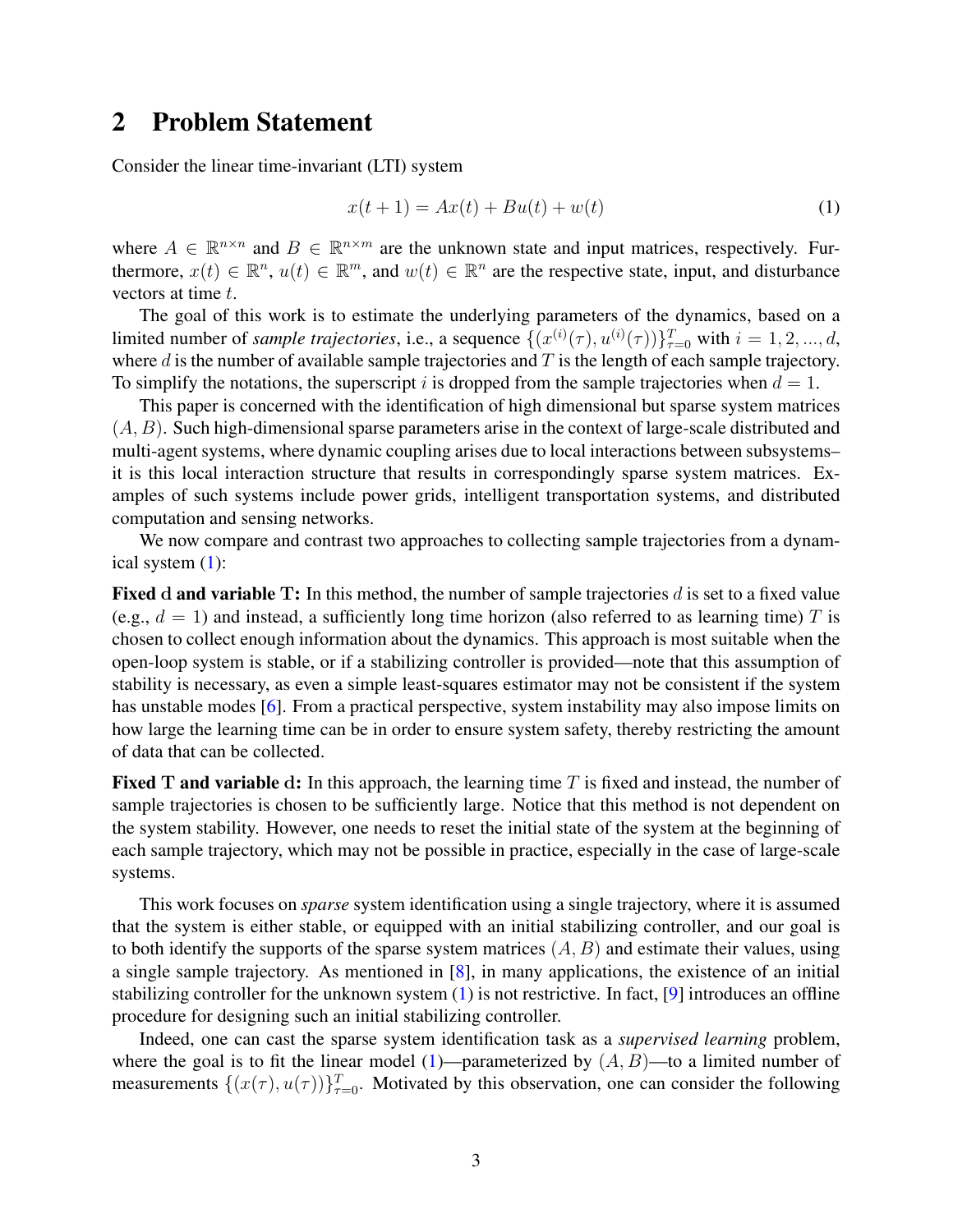M-estimator:

<span id="page-3-0"></span>
$$
(\hat{A}, \hat{B}) = \arg\min_{A, B} \frac{1}{2T} \sum_{t=0}^{T-1} ||x(t+1) - (Ax(t) + Bu(t))||_2^2
$$
  
+  $\lambda (||A||_1 + ||B||_1).$  (2)

where the first term corresponds to the maximum likelihood estimation of  $(A, B)$  when the disturbance noise has a zero-mean Gaussian distribution, and the second term has the role of promoting sparsity in the estimated  $(\hat{A}, \hat{B})$ .

Before proceeding, it is essential to note that there are fundamental limits on the performance of the introduced estimator. In particular, the above optimization problem may not have a unique solution for any length of the sample trajectory. To see this, suppose that  $u(t) = K_0x(t)$  and  $K_0$  is equal to the identity matrix. Then, the above optimization problem reduces to

$$
(\hat{A}, \hat{B}) = \arg \min_{A, B} \frac{1}{2T} \sum_{t=0}^{T-1} ||x(t+1) - (A+B)x(t)||_2^2
$$

$$
+ \lambda (||A||_1 + ||B||_1).
$$

It is easy to see that, given any optimal solution  $(\hat{A}, \hat{B})$  to the above optimization,  $(\tilde{A}, \tilde{B}) =$  $(\alpha \hat{A}, (1 - \alpha) \hat{B})$  is also optimal for any  $0 \leq \alpha \leq 1$ . To break this symmetry and to guarantee the identifiability of the parameters, it is essential to inject an *input noise* to the system at every time t. In particular, we assume that  $u(t) = K_0x(t) + v(t)$ , where  $v(t)$  is a random vector with a user-defined distribution. As another example, if A is stable and  $K_0 = 0$ , the need to introduce noise in the input is inevitable in order to identify the matrix B.

To further analyze the properties of the above estimator, one can write [\(1\)](#page-2-1) in a compact form. Let  $\Psi^* = \begin{bmatrix} A & B \end{bmatrix}^\top$  denote the true parameters of the system. Furthermore, define

$$
Y = \begin{bmatrix} x(1)^{\top} \\ \vdots \\ x(T)^{\top} \end{bmatrix}, X = \begin{bmatrix} x(0)^{\top} & u(0)^{\top} \\ \vdots & \vdots \\ x(T-1)^{\top} & u(T-1)^{\top} \end{bmatrix}, W = \begin{bmatrix} w(0)^{\top} \\ \vdots \\ w(T-1)^{\top} \end{bmatrix}.
$$
 (3)

The system identification problem is then reduced to estimating the unknown parameter  $\Psi^*$  given the *design matrix* X, and the *observation matrix* Y that is corrupted with the *noise matrix* W. We can therefore rewrite optimization problem [\(2\)](#page-3-0) compactly as

<span id="page-3-1"></span>
$$
\hat{\Psi} = \arg\min_{\Psi} \frac{1}{2T} \|Y - X\Psi\|_{F}^{2} + \lambda \|\Psi\|_{1}
$$
\n(4)

which corresponds to the so-called *Lasso* estimator, initially popularized in statistics and machine learning to estimate the support parameter values of a sparse linear model [\[13\]](#page-12-8). The non-asymptotic properties of this estimator have been widely studied in the literature [\[14,](#page-12-9) [15,](#page-12-10) [16\]](#page-12-11), all highlighting its sub-linear sample complexity under suitable technical conditions. In particular, they show that under the so-called *mutual incoherency* of the design matrix and the sparsity of the unknown parameters, the minimum number of observations for the accurate estimation of the Lasso scales logarithmically in the dimension of Ψ. Motivated by these results, one may speculate that the proposed estimator [\(2\)](#page-3-0) benefits from a similar logarithmic sample complexity. However, the validity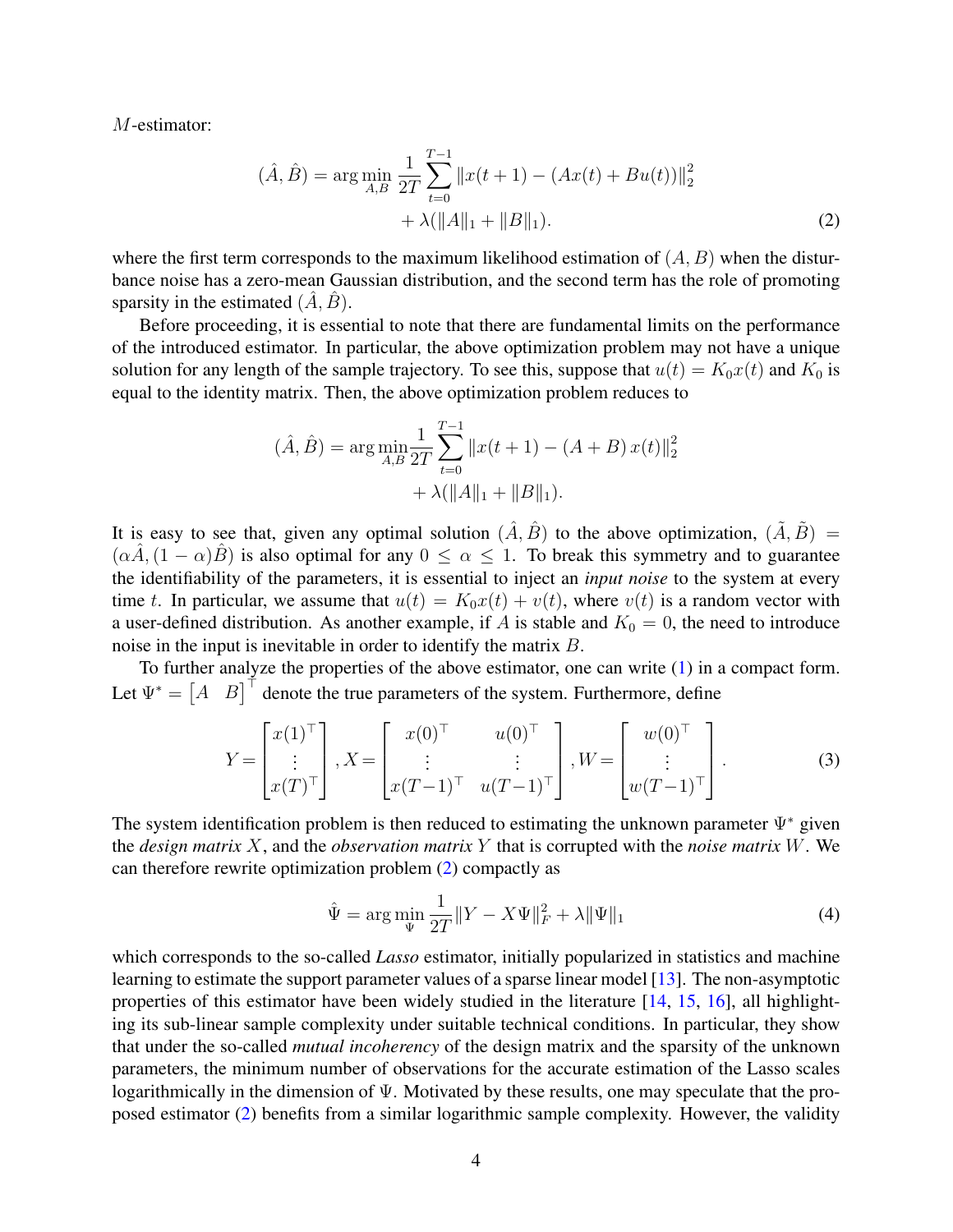of the derived non-asymptotic estimation error bounds on the Lasso is contingent upon a number of assumptions on the independence between the design matrix X and the noise matrix  $W$  [\[14,](#page-12-9) [17\]](#page-12-12); such assumptions do not necessarily hold in the sparse system identification problem, partly due to the dependency between the states, the inputs and the disturbance noise. The problematic nature of this dependency becomes more evident by noting that the Lasso may not be consistent when the design and noise matrices are dependent [\[18\]](#page-12-13).

This lack of independence in the design and noise matrices of the sparse system identification problem has been the main roadblock in deriving similar sub-linear sample complexity bounds for the sparse system identification problem and it leaves the following question unanswered:

*Is the estimator* [\(2\)](#page-3-0) *consistent, and if so, what is its sample complexity?*

# <span id="page-4-0"></span>3 Main Results

Despite the fact that in general, the Lasso may not be a consistent estimator when the design and noise matrices are dependent, we exploit the underlying structure of the system identification problem to control this dependency and provide an affirmative answer to the posed question. In other words, we show that not only is the proposed estimator [\(2\)](#page-3-0) consistent, but that it also enjoys a logarithmic sample complexity in the state and input dimensions, under appropriate conditions. To this goal, we first provide a number of definitions.

Definition 1. *A zero-mean (centered) random variable* x *is sub-Gaussian with parameter* b *if its moment generating function satisfies*

$$
\mathbb{E}\{\exp(tx)\} \le \exp\left(\frac{b^2t^2}{2}\right)
$$

*for every* t*.*

For a centered sub-Gaussian random variable x with parameter b, one can easily verify that  $\mathbb{P}(|x| > t) \leq 2 \exp\left(\frac{t^2}{2b^2}\right)$  $\frac{t^2}{2b^2}$ . The most commonly known examples of such random variables are Gaussian, Bernoulli, and any bounded random variable.

**Definition 2.** *Given a sub-Gaussian random variable* x, its *sub-Gaussian norm*, denoted by  $||x||_v$ *is defined as the smallest*  $r > 0$  *such that the inequality*  $\mathbb{E}\{x^2/r^2\} \leq 2$  *is satisfied.* 

It is well-known that the above two definitions are closely related. In particular, it can be verified that  $\frac{1}{\sqrt{2}}$  $\frac{1}{5}b \leq ||x||_{\psi} \leq \sqrt{\frac{8}{3}}$  $\frac{8}{3}b$  for a sub-Gaussian random variable with parameter  $b$ .<sup>[1](#page-4-1)</sup> For a random vector x with sub-Gaussian elements,  $||x||_{\psi}$  is defined as  $\max_i \{||x_i||_{\psi}\}.$ 

As mentioned before, we assume that the dynamical system is equipped with an initial static and stabilizing state-feedback controller  $K_0$ . More specifically, we assume that at any given time t, the input  $u(t)$  is equal to  $K_0x(t) + v(t)$ , where  $v(t)$  is a user-defined input noise with independent and centered sub-Gaussian elements whose non-zero variance is upper bounded by  $\sigma_v^2$ (for stable systems,  $K_0$  can be set to zero). Similarly, we assume that the disturbance noise at

<span id="page-4-1"></span><sup>&</sup>lt;sup>1</sup>This is a standard result; see  $[19]$  and  $[20]$  for a simple proof.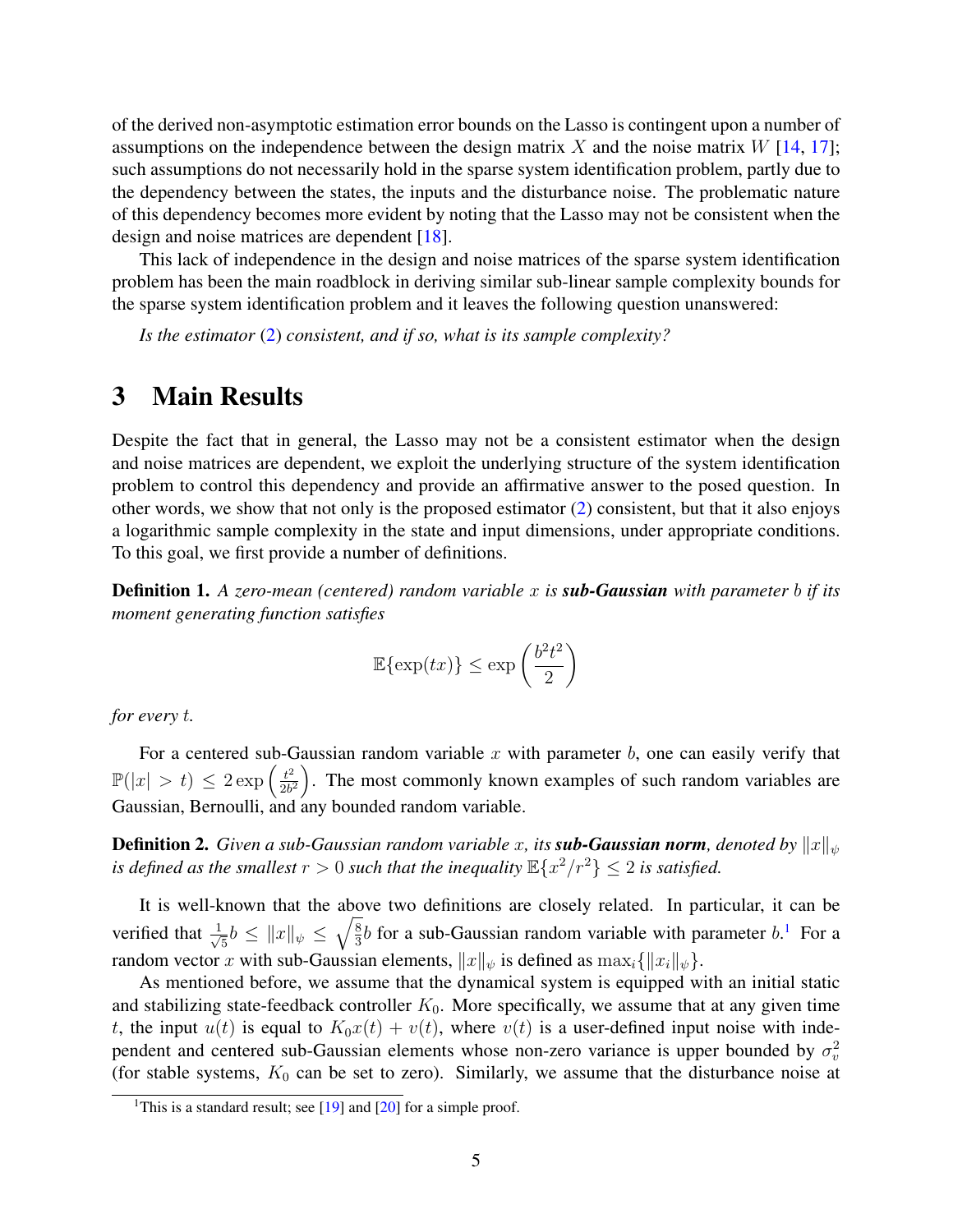every time  $t$  is a random vector with independent and centered sub-Gaussian elements whose variance is upper bounded by  $\sigma_u^2$ . Further, let  $\eta > 0$  be the smallest positive constant such that  $\max\{\|w(t)\|_{\psi}, \|v(t)\|_{\psi}\} \leq \eta$ ; such a constant is guaranteed to exist as w and v are assumed to be centered sub-Gaussian random variables.

Remark 1. *Most of the existing results on the sample complexity of the system identification problem assume a centered Gaussian distribution for the input noise [\[7,](#page-12-2) [21,](#page-13-1) [9\]](#page-12-4). Despite having desirable finite-time properties, these types of Gaussian inputs may jeopardize the safety of the dynamical system due to their unbounded range. Accordingly, in many control systems, the input is constrained to have a limited power. These types of constraints can be translated into*  $\ell_{\infty}$  *or*  $\ell_2$ *bounds on the input signal. Due to the fact that such bounded random signals are sub-Gaussian, our results are readily applied to system identification problems with input constraints.*

Notice that for LTI systems, the uniform asymptotic stability of the closed-loop system is equivalent to its exponential stability. In other words, an LTI system is uniformly asymptotically stable if and only if there exist constants  $C \geq 1$  and  $0 < \rho < 1$  such that  $|||(A + BK_0)^{\tau}||| \leq C\rho^{\tau}$ for every time  $\tau$ . Without loss of generality, let  $C \geq 1$  and  $0 \leq \rho < 1$  be the smallest constants such that  $||(A + BK_0)^{\tau}B|| \le C\rho^{\tau}$ ,  $||K_0(A + BK_0)^{\tau}|| \le C\rho^{\tau}$  and  $||K_0(A + BK_0)^{\tau}B|| \le C\rho^{\tau}$ for every time  $\tau$ . Note that the existence of such  $C \geq 1$  and  $0 < \rho < 1$  is guaranteed due to the exponential stability of the closed-loop system.

Furthermore, we assume that the initial state  $x(0)$  rests at its stationary distribution or, equivalently, the following equality holds:

$$
x(0) = \lim_{\tilde{T} \to \infty} \sum_{\tau = -\tilde{T}}^{-1} (A + BK_0)^{-\tau - 1} (w(\tau) + Bv(\tau))
$$

Note that, for exponentially stable systems, the state converges to its stationary distribution exponentially fast and therefore, the stationarity of  $x(0)$  is a reasonable assumption. Furthermore, using the above equality, it is easy to see that  $x(0)$  is a random vector whose elements are (dependent) centered sub-Gaussian random variables with bounded parameters. Moreover, one can verify that its covariance  $\mathbb{E}\{x(0)x(0)^{\top}\}=Q^*$  satisfies the following Lyapunov equation:

$$
(A + BK_0)Q^*(A + BK_0)^\top - Q^* + \sigma_w^2 I + \sigma_v^2 BB^\top = 0
$$
\n(5)

·<br>∴

Accordingly,  $Q^*$  can be used to derive the covariance matrix  $M^*$  for the random vector  $[x(0)^{\top}$   $(K_0x(0) + v(0))^{\top}$ 

<span id="page-5-0"></span>
$$
M^* = \begin{bmatrix} Q^* & Q^* K_0^T \\ K_0 Q^* & K_0 Q^* K_0^T + \sigma_v^2 I \end{bmatrix}
$$

Define  $A_j = \{i : \Psi_{ij}^* \neq 0\}$  and let  $\mathcal{A}_j^c$  refer to its complement. Denote k as the maximum number of nonzero elements in any column of  $\Psi^*$ .

Assumption 1. *The following inequalities are satisfied*

*A1 (Mutual incoherence)*

$$
\max_{1 \le j \le n} \left\{ \max_{i \in \mathcal{A}_j^c} \left\{ \left\| M^*_{i\mathcal{A}_j} (M^*_{\mathcal{A}_j \mathcal{A}_j})^{-1} \right\|_1 \right\} \right\} \le 1 - \gamma
$$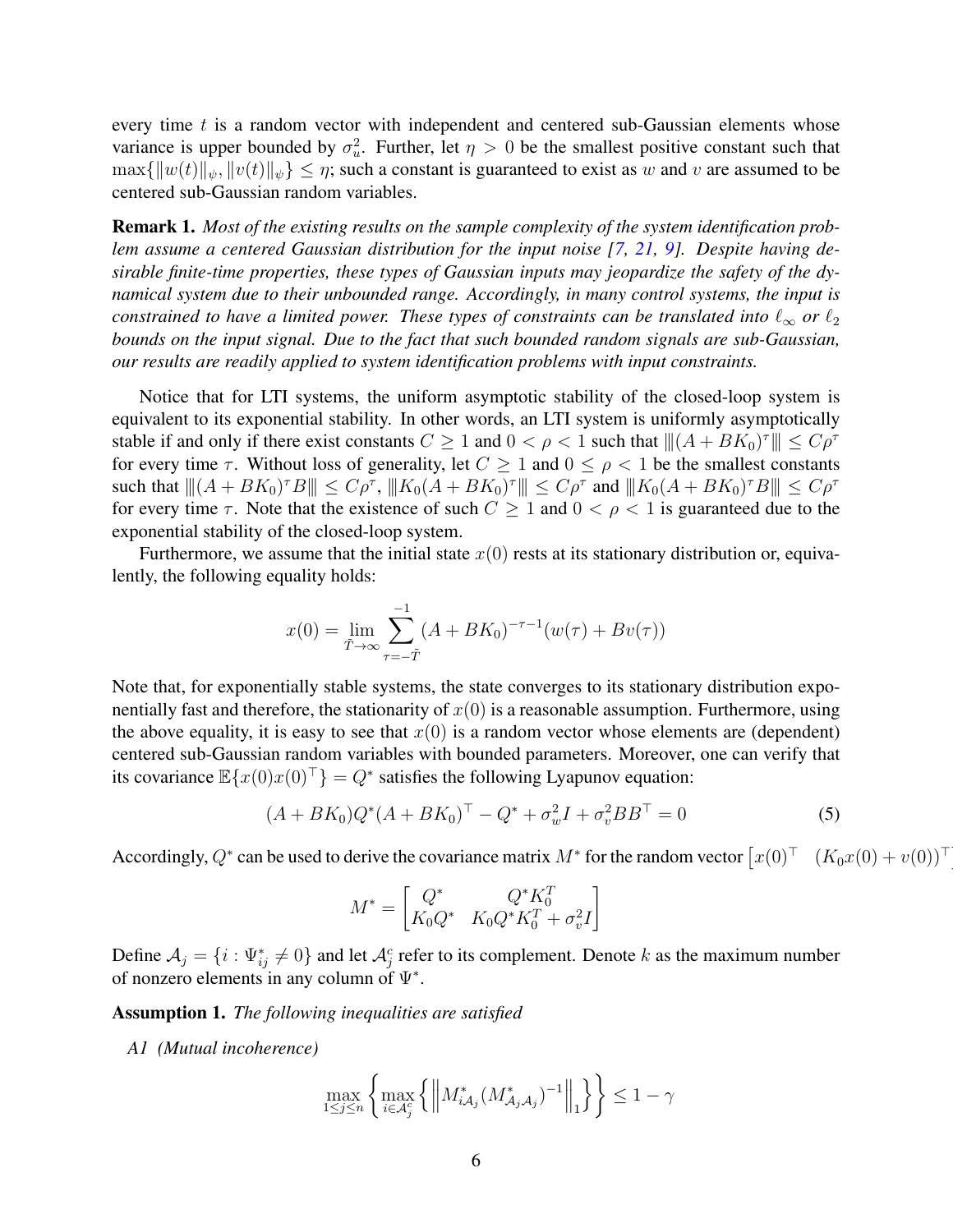*A2 (Bounded eigenvalue)*

$$
\min_{1 \le j \le n} \lambda_{\min}(M^*_{\mathcal{A}_j \mathcal{A}_j}) \ge C_{\min}
$$

*A3 (Bounded infinity norm)*

$$
\max_{1 \le j \le n} \left\| \left( M_{\mathcal{A}_j \mathcal{A}_j}^* \right)^{-1} \right\|_{\infty} \le D_{\max}
$$

*A4 (Nonzero gap)*

$$
\min_{1 \le j \le n} \left\{ \max_{i \in \mathcal{A}_j} \left\{ |\Psi^*_{ij}| \right\} \right\} \ge \Psi_{\min}
$$

*for some constants*  $0 < \gamma < 1$ ,  $1 \ge C_{\min} > 0$ ,  $D_{\max} \ge 1$  *and*  $1 \ge \Psi_{\min} > 0$ .

Next, we present the main result of the paper.

<span id="page-6-0"></span>**Theorem 1.** Assume that  $k \geq 2$  and

$$
\lambda = c_1 \cdot \frac{C}{1 - \rho} \cdot \frac{\eta^2}{\gamma} \sqrt{\frac{\log((n+m)/\delta)}{T}}
$$
(6)

$$
T \ge c_2 \cdot \frac{C^4}{(1 - \rho)^4} \cdot \frac{D_{\text{max}}^2}{\gamma^2 C_{\text{min}}^2 \Psi_{\text{min}}^2} \cdot k^2 \log((n + m)/\delta),\tag{7}
$$

*where*  $c_1$  *and*  $c_2$  *are universal constants. Then, the following statements hold with probability of at least*  $1 - \delta$ *:* 

- *1. (Correct sparsity recovery)* [\(4\)](#page-3-1) *has a unique solution and recovers the true sparsity pattern of* Ψ<sup>∗</sup> *.*
- *2.*  $(\ell_{\infty}$ -norm error) We have

$$
\|\hat{\Psi} - \Psi^*\|_{\infty} \le c_3 \cdot \frac{C}{1 - \rho} \cdot \frac{D_{\text{max}} \eta^2}{\gamma} \sqrt{\frac{\log((n+m)/\delta)}{T}}
$$
(8)

*where*  $c_3$  *is a universal constant.* 

Remark 2. *As mentioned before, the injection of a random input noise is essential to guarantee the identifiability of the parameters. This is also reflected in the above theorem: in order to guarantee a finite sample complexity for the proposed estimator, it is crucial to have*  $C_{\text{min}} > 0$ *, which is only possible if*  $\sigma_v > 0$ *.* 

A number of observations can be made based on Theorem [1.](#page-6-0) First, it implies that if  $\gamma$ , C,  $D_{\text{max}}$ ,  $C_{\text{min}}$ ,  $\Psi_{\text{min}}$ , and  $\rho$  do not scale with the system dimension, then  $T = \Omega(k^2 \log(n + m))$ is enough to guarantee the correct sparsity recovery and a small estimation error. Notice that for sparse systems, this quantity can be much smaller than the system dimension. Second, the sample complexity of the proposed estimator depends on  $\frac{C}{1-\rho}$ , which is a measure of the system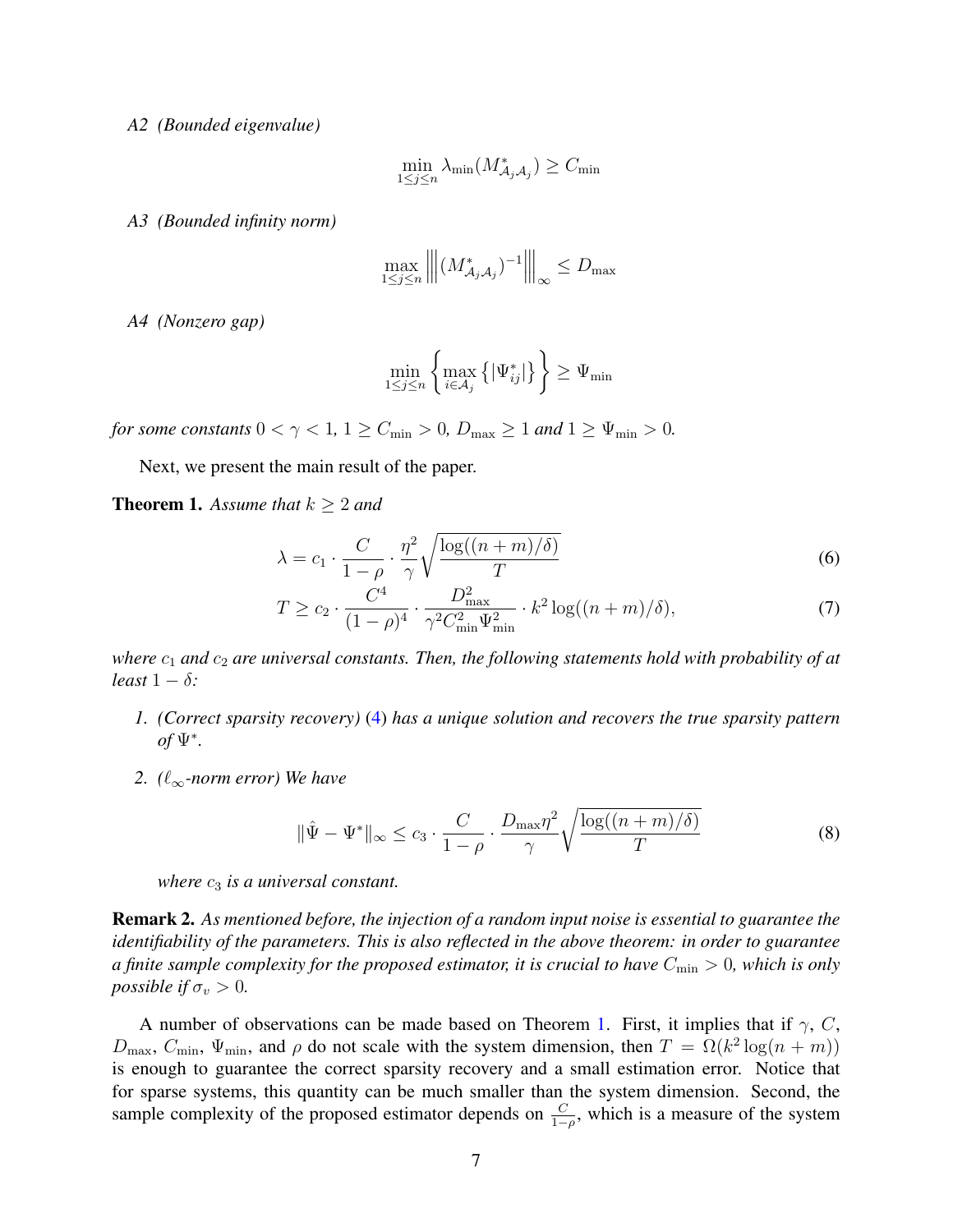stability. In particular, for highly stable systems,  $\frac{C}{1-\rho}$  is small, resulting in an improved accuracy of the proposed estimator with smaller  $T$ . In contrast, when the system is close to its stability margin,  $\frac{C}{1-\rho}$  will grow which negatively affects the estimation error as well as the lower bound on T. Another intuitive interpretation of  $\frac{C}{1-\rho}$  is that it measures the amount of *dependency* between the states at different times: for highly stable systems where  $\rho$  is small,  $(x(t), u(t))$  is only weakly dependent on  $(x(\tau), u(\tau))$  for  $\tau = 0, \ldots, t-1$ , thereby facilitating the estimation of the unknown parameters. We finally mention that this dependency is in contrast with the recent discoveries on the sample complexity of the least-squares estimator, which support the favorable effect of a large  $\rho$  on the accuracy of the estimator [\[22\]](#page-13-2). We leave investigating whether this seemingly contradictory observation is an artifact of our methodology (e.g., mixing the initial state to the stationary distribution), or is fundamental to the sparse system identification problem, to future work.

Remark 3. *In order to further enhance the accuracy of the proposed estimator, one can perform a least-squares estimation restricted to the nonzero elements of the estimated parameter, after obtaining its sparsity pattern via the proposed method. Although, theoretically, this post-modelselection estimation method may not improve the estimation error rate, it will incur less bias [\[23\]](#page-13-3). We will show in our simulations that the effect of this post-processing step can be significant in the accuracy of the estimation.*

#### 3.1 Comparison to prior art

As mentioned before, another line of work focuses on unstructured system identification, where either the learning time  $T$  or the number of sample trajectories  $d$  is allowed to grow. In [\[9\]](#page-12-4), the authors consider the sample complexity of the system identification problem with multiple sample trajectories via least-squares, where it is shown that the proposed estimator incurs a small error, provided that  $d = \Omega(n + m)$ . Revisiting [\(20\)](#page-16-0) reveals that the proposed method outperforms the sample complexity of ordinary least-squares when k is significantly smaller than  $n + m$ , i.e., exploiting prior knowledge of the system sparsity leads to a reduction in sample complexity. In [\[6,](#page-12-1) [22,](#page-13-2) [11,](#page-12-6) [12\]](#page-12-7), the authors consider unstructured system identification from a single sample trajectory under different assumptions on system stability and/or the initial state of the system. However, similar to [\[9\]](#page-12-4), none of these works take advantage of the underlying sparsity structures of the system matrices. As a result, they cannot correctly estimate the sparsity structure of  $(A, B)$  and suffer from poor dependencies on the system dimensions in the large-scale and structure setting.

Subsequently, a Lasso-type estimator is proposed in [\[21\]](#page-13-1) to further exploit the underlying sparsity pattern of  $(A, B)$  with d sample trajectories, each with a zero initial state. In particular, it is shown that  $d = \Omega \left( \frac{\kappa(\Sigma)^2}{\gamma^2 \Psi^2} \right)$  $\frac{\kappa(\Sigma)^2}{\gamma^2 \Psi_{\min}^2} k \log(n+m)$  is enough to ensure the correct sparsity recovery and a small estimation error with high probability, where  $\kappa(\Sigma)$  is the condition number of the finite-time *controllability matrix* of the system. Comparing this quantity with [\(20\)](#page-16-0), one can observe that the former has a better dependency on k. However,  $\kappa(\Sigma)$  is highly dependent on the learning time T. In fact, it is easy to show that for unstable systems,  $\kappa(\Sigma)$  may grow exponentially fast with respect to T. On the other hand,  $(20)$  is free of such dependency and instead, it is in terms of the stationary distributions of the state and input vectors.

Moreover, our work is a major extension to the results of [\[7\]](#page-12-2), where the authors address a similar sparse system identification problem with a single sample trajectory. First, unlike the presented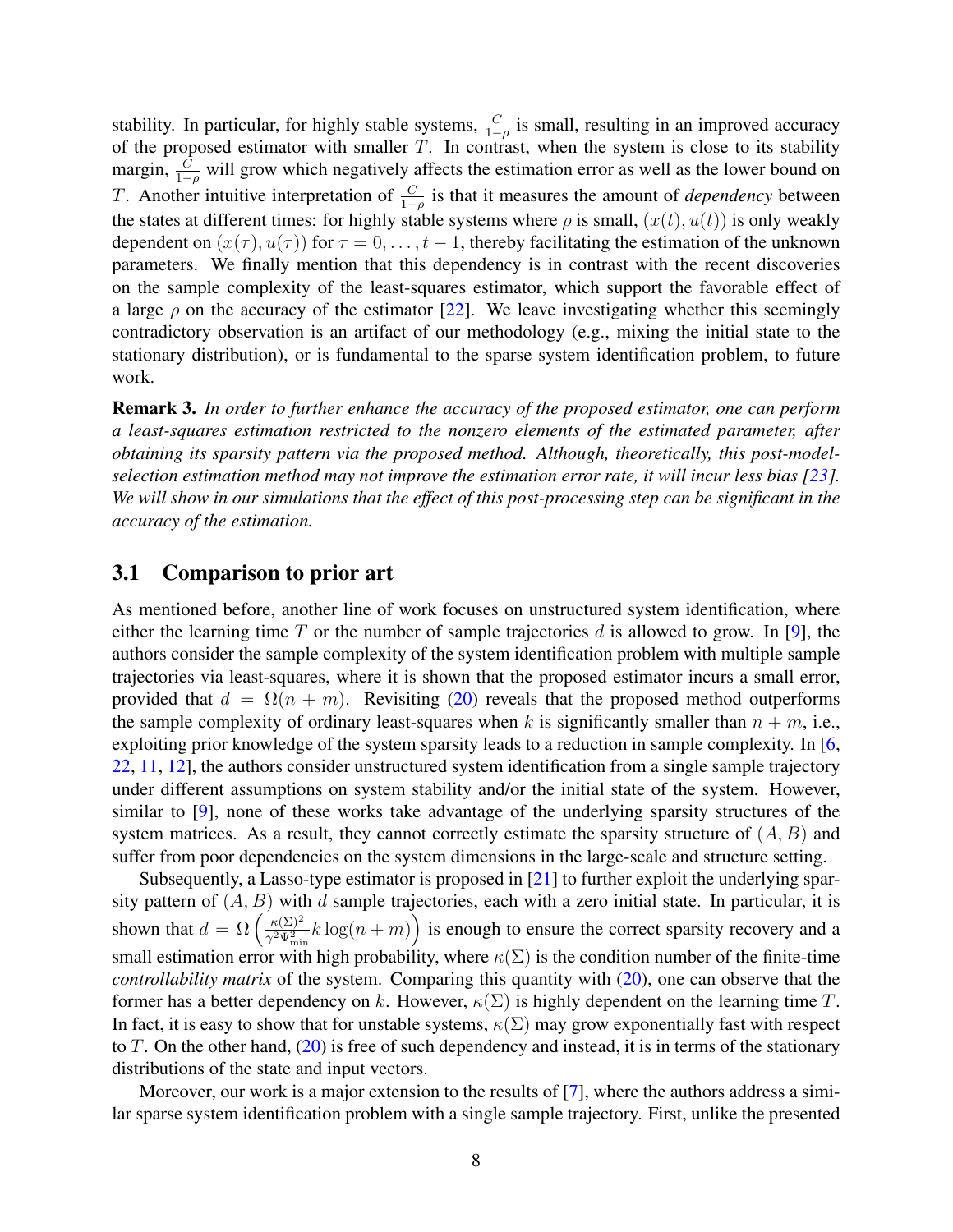results, [\[7\]](#page-12-2) only considers autonomous systems, i.e., systems  $(1)$  with  $B=0$ . Second, [7] only ensures the correct sparsity recovery of the true parameters. In contrast, we extend these results to obtain non-asymptotic bounds on the estimation error. As demonstrated in  $[9, 8]$  $[9, 8]$  $[9, 8]$ , having these bounds is essential for the design of near-optimal and robustly stabilizing controllers. Third, [\[7\]](#page-12-2) requires that the closed-loop system be contractive with respect to the spectral norm, i.e., that  $|||(A+BK_0)||| < 1$ , whereas we only require system stability. Notice that the former condition is much stronger, as in practice, stable systems are often not contractive in spectral norm. Finally, the validity of the non-asymptotic bounds introduced in [\[7\]](#page-12-2) heavily relies on the Gaussian nature of the disturbance and input noises. As an extension to this result, our proposed method targets a larger class of uncertainties for the disturbance and input noises, thereby allowing for norm bounded disturbance and input signals.

#### 3.2 Mutual incoherency

In this subsection, we analyze the mutual incoherence condition on the steady-state covariance matrix  $M^*$ . In particular, we explain why this assumption is not an artifact of the proposed method, but that it rather stems from a fundamental limitation of *any* sparsity-promoting technique for the system identification problem. We show that similar mutual incoherence assumptions are indeed necessary to recover the correct sparsity of system parameters by using a class of *oracle estimators*.

We assume that the oracle estimator can measure the disturbance matrix  $W$  and that it can work with sample trajectories of an arbitrary length. With these assumptions, the oracle estimator solves the following optimization problem to estimate the parameters of the system:

<span id="page-8-0"></span>
$$
\min_{\Psi} \ \|\Psi\|_{0} \tag{9a}
$$

$$
s.t. \; X\Psi = Y - W \tag{9b}
$$

Clearly, this oracle estimator cannot be used in practice since 1) the disturbance matrix  $W$  is unknown, 2) the learning time  $T$  is finite, and 3) the corresponding optimization problem is nonconvex and NP-hard in its worst case. Setting aside these restrictions for now, there are fundamental limits on the consistency of this estimator. To explain this, we introduce the mutual-coherence metric for a matrix (note the difference between this definition and Assumption A1). For a given matrix  $A \in \mathbb{R}^{t_1 \times t_2}$ , its mutual-coherence  $\mu(A)$  is defined as

$$
\mu(A) = \max_{1 \le i < j \le t_2} \frac{|A_{:,i}^\top A_{:,j}|}{\|A_{:,i}\|_2 \|A_{:,j}\|_2}
$$

In other words,  $\mu(A)$  measures the maximum correlation between distinct columns of A. Reminiscent of the classical results in the compressive sensing literature, it is well-known that the optimal solution Ψ<sup>∗</sup> of [\(9\)](#page-8-0) is unique if the following *identifiability* condition

$$
\|\Psi_{:,j}^*\|_0 < \frac{1}{2} \left( 1 + \frac{1}{\mu(X)} \right) \tag{10}
$$

holds for  $j = 1, 2, ..., n$  (see, e.g., Theorem 2.5 in [\[24\]](#page-13-4)). Furthermore, this bound is tight, implying that there exists an instance of the problem for which the violation of  $\|\Psi_{:,j}^*\|_0 < \frac{1}{2}$  $\frac{1}{2}\left(1+\frac{1}{\mu(X)}\right)$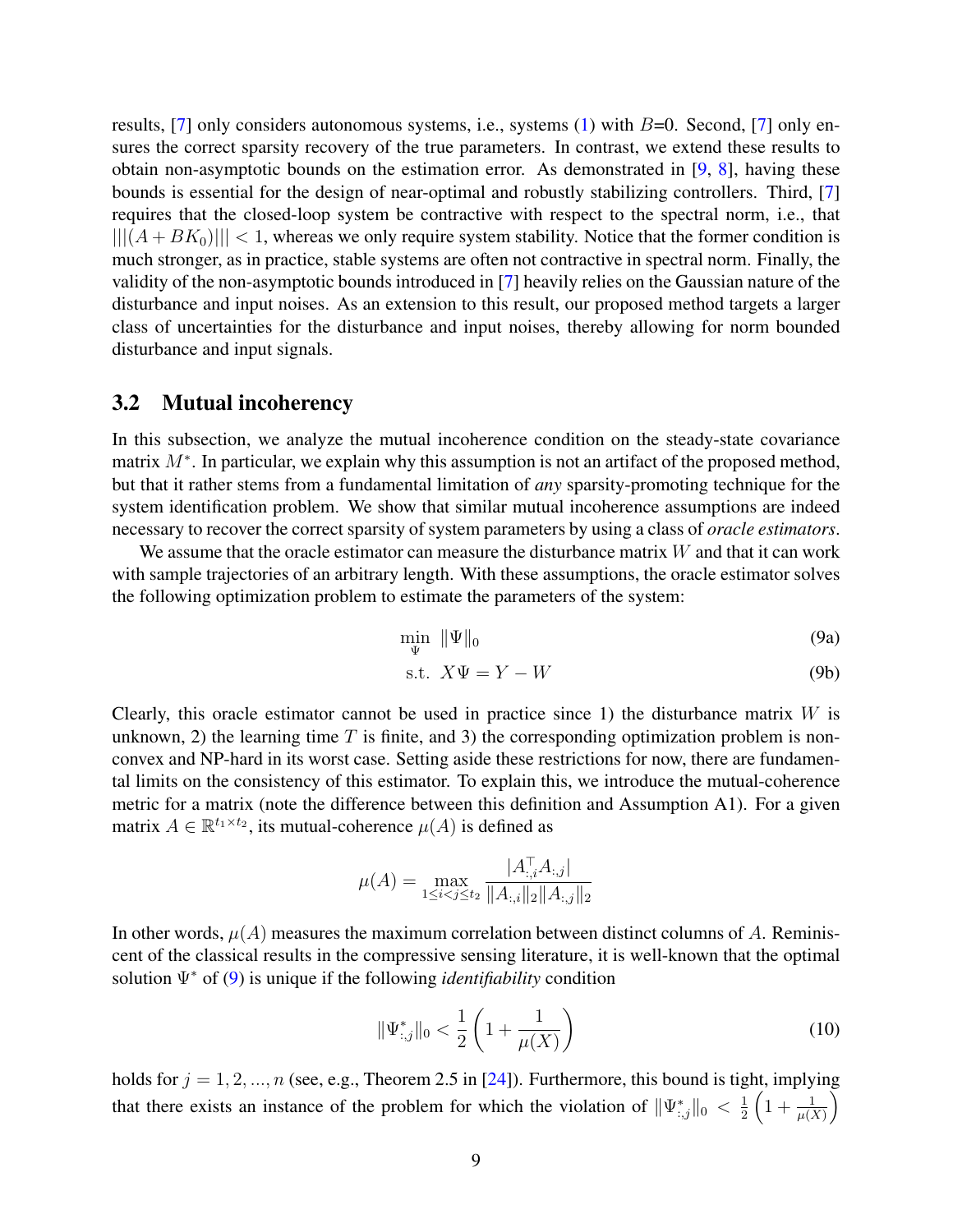<span id="page-9-1"></span>

<span id="page-9-2"></span>Figure 1: (a) The mismatch error with respect to the learning time for different number of generators in the system. The values are averaged over 10 independent trials. (b) The normalized estimation error for Lasso (abbreviated as LASSO), Lasso + least-squares (abbreviated as LASSO+LS), and least-squares (abbreviated as LS) estimators with respect to the learning time. The values are averaged over 10 independent trials. (c) The distribution of mutual incoherence parameter  $\gamma$  for 2000 randomly generated instances of the problem.

for some  $j$  results in the non-uniqueness of the optimal solution. On the other hand, according to Lemma [3](#page-15-0) (to be introduced later) and the Borel-Cantelli lemma,  $\frac{1}{T}X^{\top}X$  converges to  $M^*$  almost surely, as  $T \to \infty$ . This implies that

<span id="page-9-3"></span>
$$
\mu(X) = \max_{1 \le i < j \le m+n} \frac{|X_{:,i}^\top X_{:,j}|}{\|X_{:,i}\|_2 \|X_{:,j}\|_2} \xrightarrow{a.s.} \max_{1 \le i < j \le m+n} \frac{|M_{ij}^*|}{\sqrt{M_{ii}^* M_{jj}^*}}
$$

The above analysis reveals that the off-diagonal entries of  $M^*$  play a crucial role in the identifiability of the true parameters: as these elements become smaller relative to the diagonal entries, the oracle estimator can correctly identify the structure of  $\Psi$  for a wider range of sparsity levels. Similarly, our proposed mutual incoherence assumption is expected to be satisfied when the off-diagonals of M<sup>∗</sup> have small magnitudes, relative to the diagonal entries. This implies that Assumption A1 is a natural condition to impose in order to ensure the correct sparsity recovery of  $\Psi$ . Furthermore, in practice,  $M^*$  will be close to a diagonally dominant matrix with exponentially decaying off-diagonal entries, provided that the matrices  $A$ ,  $B$ , and  $K_0$  have sparse structures [\[25\]](#page-13-5).

#### <span id="page-9-0"></span>4 Numerical Experiments

As a case study, we consider the frequency control problem for power systems, where the goal is to control the governing frequency of the entire network, based on the so-called *swing* equations. Assume that there exist  $N_q$  generators in the system. It is common to describe the per-unit swing equations using the well-known direct current (DC) approximation:

$$
M_i \ddot{\theta}_i + D_i \dot{\theta}_i = P_{M_i} - P_{E_i}
$$

where  $\theta_i$  is the voltage angle at generator i,  $P_{M_i}$  is the mechanical power input at generator i, and  $P_{E_i}$  denotes the active power injection at the bus connected to generator *i*. Furthermore,  $M_i$  and  $D_i$ are the inertia and damping coefficients at generator *i*, respectively. Under the DC approximation, the relationship between active power injection and voltage is defined as follows:

$$
P_{E_i} = \sum_{j \in \mathcal{N}_i} B_{ij} (\theta_i - \theta_j)
$$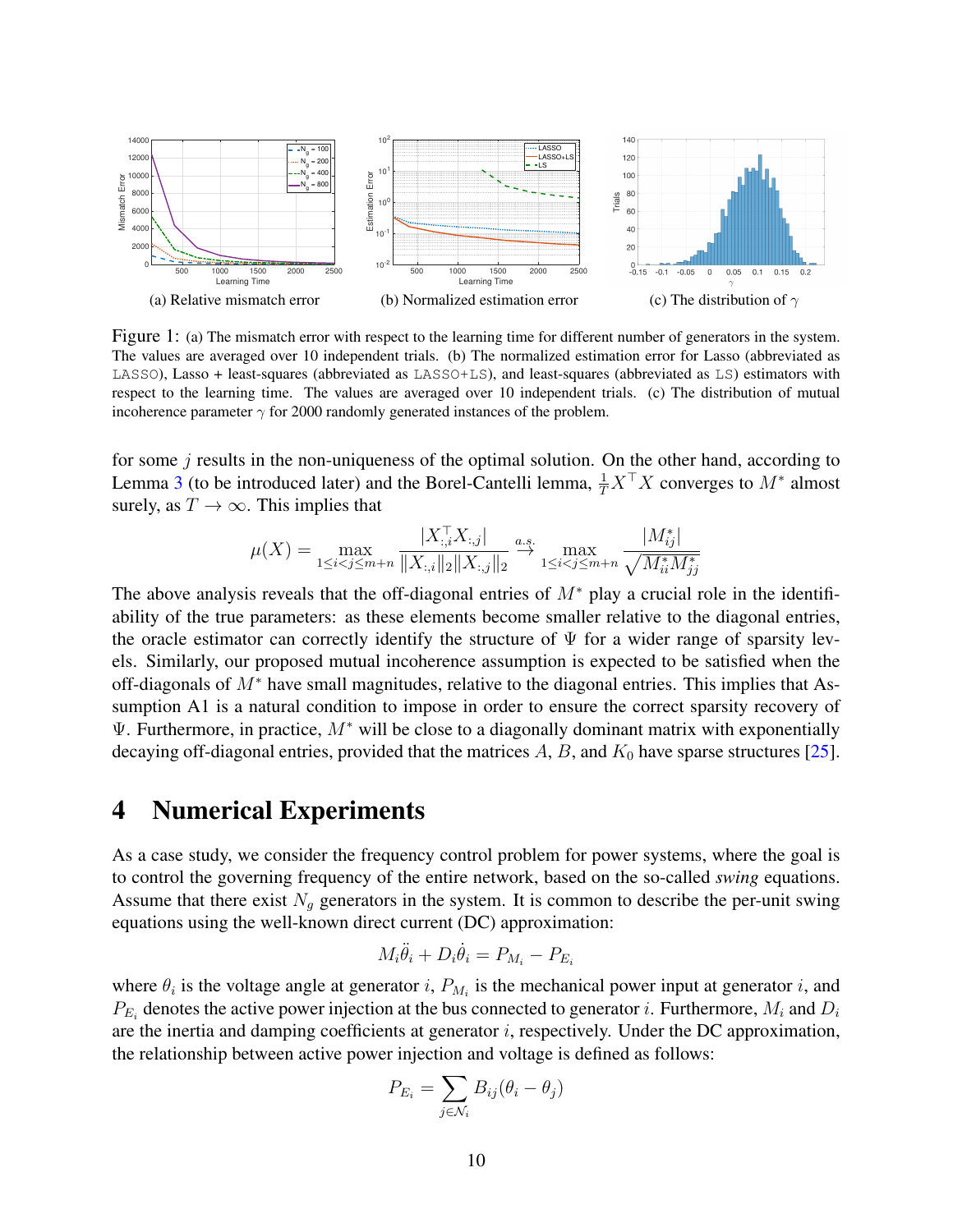where *n* is the number of generators in the network,  $\mathcal{N}_i$  collects the neighbors of generator *i*, and  $B_{ij}$  is the susceptance of the line  $(i, j)$ . After discretization with the sampling time dt, the system of swing equations is reduced to the following dynamical system:

$$
x_i(t+1) = \left(A_{ii}x_i(t) + \sum_{j \in \mathcal{N}_i} A_{ij}x_j(t)\right) + B_{ii}u_i(t) + w_i(t)
$$

where  $x_i = \begin{bmatrix} \theta_i & \dot{\theta}_i \end{bmatrix}^\top$ ,  $u_i(t) = P_{M_i}$ , and

$$
A_{ii} = \begin{bmatrix} 1 & dt \\ -\frac{\sum_{j \in \mathcal{N}_i} B_{ij}}{M_i} dt & 1 - \frac{D_i}{M_i} dt \end{bmatrix}, A_{ij} = \begin{bmatrix} 0 & 0 \\ \frac{B_{ij}}{M_i} dt & 0 \end{bmatrix}, B_{ii} = \begin{bmatrix} 0 \\ 1 \end{bmatrix}
$$

The goal is to identify the underlying dynamical system based on a single sample trajectory consisting of a sequence of mechanical power inputs and their effects on the angles and frequencies of different generators. To assess the performance of the proposed method, we generate several instances of the problem according to the following rules:

- the generators are connected via a randomly generated tree with a maximum degree of 10.
- the parameters  $B_{ij}$ ,  $M_i$ ,  $D_i$  are uniformly chosen from [0.5, 1], [1, 2], [0.5, 1.5], respectively.

Furthermore, the sampling time dt is set to  $0.1$ . We assume that the disturbance noise has a zeromean Gaussian distribution with covariance  $0.01I_{2\times2}$ . Notice that the magnitude of the noise is comparable to those of the nonzero elements in  $A$  and  $B$ . Furthermore, the mechanical input is set to  $u_i(t) = -0.1(\theta_i + \theta_i) + v_i(t)$ , where  $v_i(t)$  is a randomly generated input noise, distributed according to a zero-mean Gaussian distribution with variance 0.05. Notice that the first term in the input signal is used to ensure the closed-loop stability.

The reported results are for a serial implementation in MATLAB R2017b, and the function lasso is used to solve [\(2\)](#page-3-0). It is worthwhile to note that the running time can be further reduced via parallelization; this is trivially possible due to the decomposable nature of the problem. The *mismatch error* is defined as the total number of false positives and false negatives in the sparsity pattern of the estimated parameters  $(A, B)$ . Furthermore, *relative learning time* (RLT) is defined as the learning time normalized by the dimension of the system, and *relative mismatch error* (RME) is used to denote the mismatch error normalized by the total number of elements in  $A$  and  $B$ . In all of our experiments, the regularization coefficient  $\lambda$  is set to  $\lambda = \sqrt{\frac{0.03 \log(n+m)}{T}}$  $\frac{g(n+m)}{T}$ . Note that this value does not require any additional fine-tuning and is at most a constant factor away from [\(6\)](#page-5-0).

Figure [1a](#page-9-1) illustrates the mismatch error (averaged over 10 different trials) with respect to the learning time T and for different number of generators  $N_q$  that are chosen from  $\{100, 200, 400, 800\}$ . These correspond to the total system dimensions of {300, 600, 1200, 2400}. Note that the largest instance has more than 3.84 million unknown parameters. Not surprisingly, the learning time needed to achieve a small mismatch error increases as the dimension of the system grows. Conversely, a smaller value for RLT is needed to achieve infinitesimal RME for larger systems. In particular, when  $N_g$  is equal to 100, 200, 400, and 800, the minimum RLT to guarantee RME ≤ 0.1% is equal to 3.83, 1.42, 0.50, and 0.16, respectively.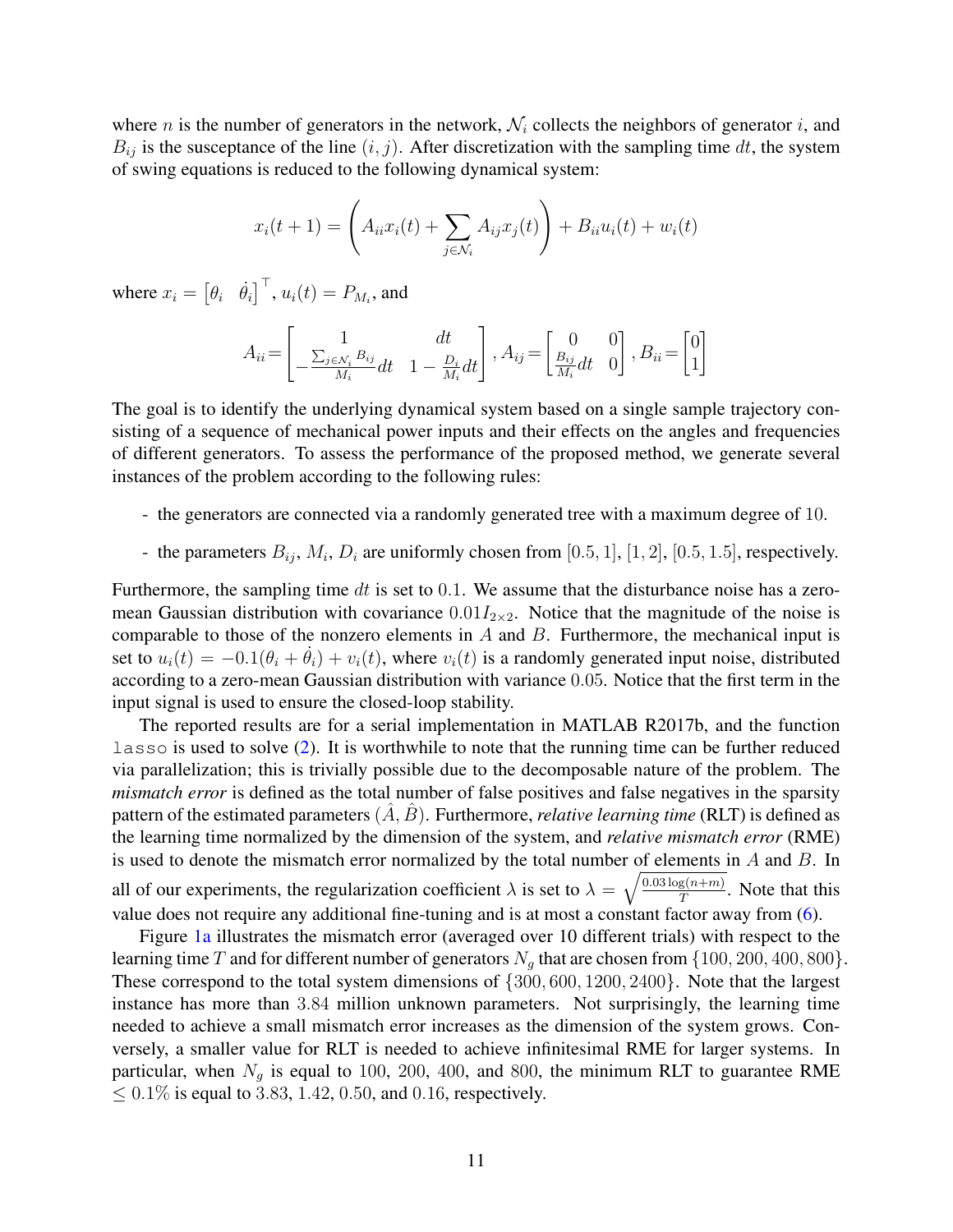As mentioned before, the accuracy of the proposed estimator can be improved by additionally applying the least-squares over the nonzero elements of  $(\overline{A}, \overline{B})$ . Figure [1b](#page-9-2) illustrates the normalized 2-norm estimation error of this approach (abbreviated as LASSO+LS), compared to the proposed method without any post-processing step (abbreviated as LASSO), and the least-squares estimator (abbreviated as LS) when  $N_a$  is set to 200. It can be observed that both LASSO+LS and LS significantly outperform LS; in fact, LS is not even well-defined if the learning time is strictly less than the system dimensions. Furthermore, on average, the estimation error for LASSO+LS is 1.91 times smaller than that of LASSO.

Finally, only 32 out of 360 generated instances did not satisfy the proposed mutual incoherence condition. However, this violation did not have a significant effect on the accuracy of the proposed estimator. To further investigate the frequency of the instances that satisfy this condition, we plot the histogram of the mutual incoherence parameter  $\gamma$  for 2000 randomly generated instances with fixed  $N_q = 200$ . It can be seen in Figure [1c](#page-9-3) that the mutual incoherence condition is violated only for 5.15% of the instances.

### <span id="page-11-4"></span>5 Conclusions

The problem of sparse system identification of linear time-invariant (LTI) systems is considered in this work, where the goal is to estimate the sparse structure of the system matrices based on a single sample trajectory of the dynamics. A Lasso-type estimator is introduced to identify the parameters of the system, while promoting their sparsity via a  $\ell_1$ -regularization technique. By carefully examining the underlying properties of the system—such as its stability and mutual incoherency we provide non-asymptotic bounds on the accuracy of the proposed estimator. In particular, we show that it correctly identifies the sparsity structure of the system matrices and enjoys a sharp upper bound on its estimation error, provided that the learning time exceeds a threshold. We further show that this threshold scales polynomially in the number of nonzero elements but logarithmically in the system dimensions.

# References

- <span id="page-11-0"></span>[1] M. Rotkowitz and S. Lall, "A characterization of convex problems in decentralized control," *IEEE Transactions on Automatic Control*, vol. 50, no. 12, pp. 1984–1996, 2005.
- <span id="page-11-1"></span>[2] Y.-S. Wang, N. Matni, and J. C. Doyle, "A system level approach to controller synthesis," *arXiv preprint arXiv:1610.04815*, 2016.
- <span id="page-11-2"></span>[3] Y.-S. Wang, N. Matni, and J. C. Doyle, "Separable and localized system-level synthesis for large-scale systems," *IEEE Transactions on Automatic Control*, vol. 63, no. 12, pp. 4234– 4249, 2018.
- <span id="page-11-3"></span>[4] M. Kheirandishfard, F. Zohrizadch, M. Adil, and R. Madani, "Convex relaxation of bilinear matrix inequalities part ii: Applications to optimal control synthesis," in *2018 IEEE Conference on Decision and Control (CDC)*. IEEE, 2018, pp. 75–82.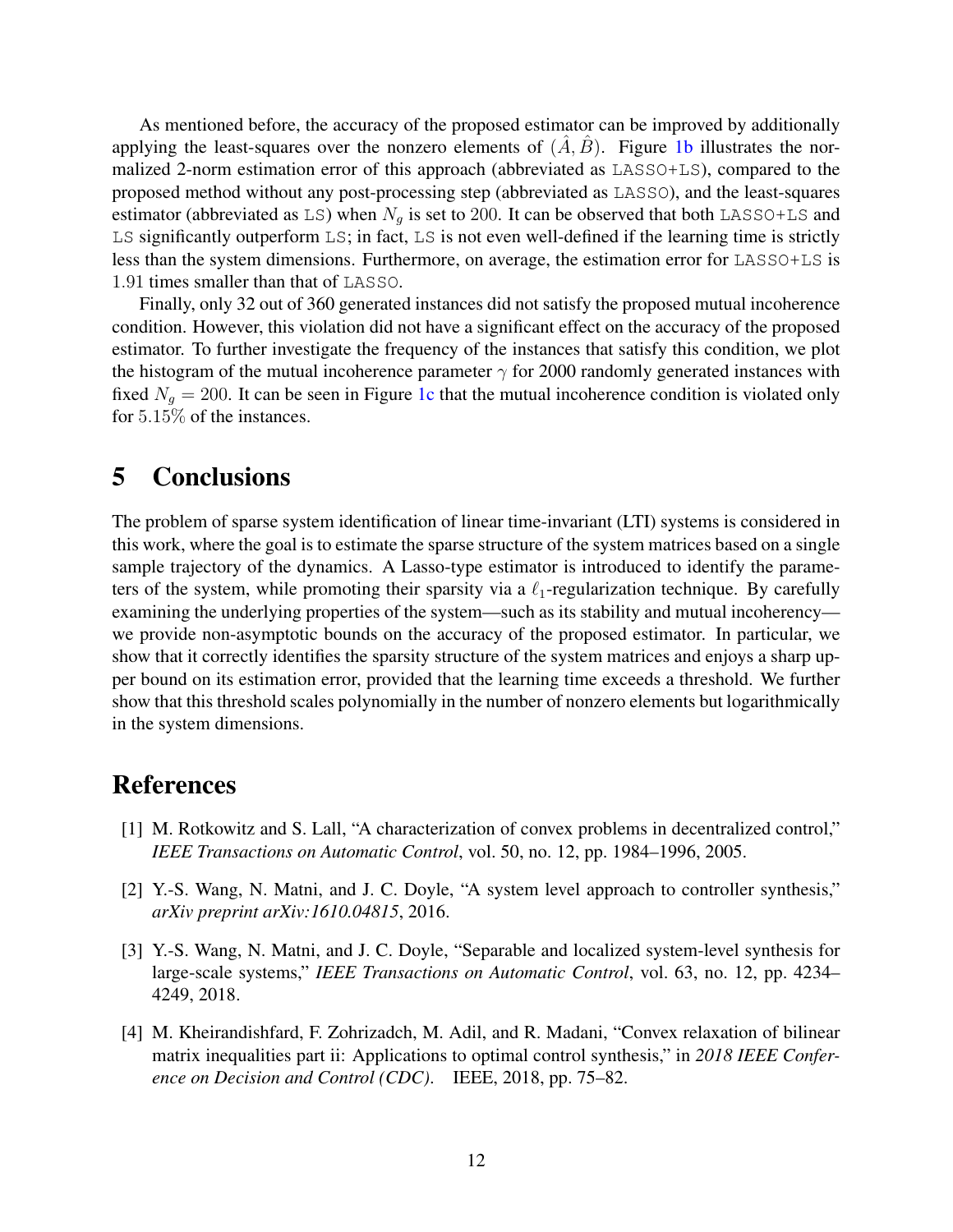- <span id="page-12-0"></span>[5] S. Fattahi, G. Fazelnia, J. Lavaei, and M. Arcak, "Transformation of optimal centralized controllers into near-globally optimal static distributed controllers," *IEEE Transactions on Automatic Control*, vol. 64, no. 1, pp. 63–77, 2019.
- <span id="page-12-1"></span>[6] T. Sarkar and A. Rakhlin, "How fast can linear dynamical systems be learned?" *arXiv preprint arXiv:1812.01251*, 2018.
- <span id="page-12-2"></span>[7] J. Pereira, M. Ibrahimi, and A. Montanari, "Learning networks of stochastic differential equations," in *Advances in Neural Information Processing Systems*, 2010, pp. 172–180.
- <span id="page-12-3"></span>[8] S. Dean, H. Mania, N. Matni, B. Recht, and S. Tu, "Regret bounds for robust adaptive control of the linear quadratic regulator," in *Advances in Neural Information Processing Systems*, 2018, pp. 4192–4201.
- <span id="page-12-4"></span>[9] S. Dean, H. Mania, N. Matni, B. Recht, and S. Tu, "On the sample complexity of the linear quadratic regulator," *arXiv preprint arXiv:1710.01688*, 2017.
- <span id="page-12-5"></span>[10] S. Dean, S. Tu, N. Matni, and B. Recht, "Safely learning to control the constrained linear quadratic regulator," *arXiv preprint arXiv:1809.10121*, 2018.
- <span id="page-12-6"></span>[11] Y. Abbasi-Yadkori and C. Szepesvári, "Regret bounds for the adaptive control of linear quadratic systems," in *Proceedings of the 24th Annual Conference on Learning Theory*, 2011, pp. 1–26.
- <span id="page-12-7"></span>[12] M. K. S. Faradonbeh, A. Tewari, and G. Michailidis, "Finite time identification in unstable linear systems," *Automatica*, vol. 96, pp. 342–353, 2018.
- <span id="page-12-8"></span>[13] R. Tibshirani, "Regression shrinkage and selection via the lasso," *Journal of the Royal Statistical Society: Series B (Methodological)*, vol. 58, no. 1, pp. 267–288, 1996.
- <span id="page-12-9"></span>[14] M. J. Wainwright, "Sharp thresholds for high-dimensional and noisy sparsity recovery using  $\ell_1$ -constrained quadratic programming (lasso)," *IEEE transactions on information theory*, vol. 55, no. 5, pp. 2183–2202, 2009.
- <span id="page-12-10"></span>[15] N. Meinshausen and P. Bühlmann, "High-dimensional graphs and variable selection with the lasso," *The annals of statistics*, vol. 34, no. 3, pp. 1436–1462, 2006.
- <span id="page-12-11"></span>[16] P. Zhao and B. Yu, "On model selection consistency of lasso," *Journal of Machine learning research*, vol. 7, no. Nov, pp. 2541–2563, 2006.
- <span id="page-12-12"></span>[17] S. N. Negahban, P. Ravikumar, M. J. Wainwright, B. Yu *et al.*, "A unified framework for highdimensional analysis of m-estimators with decomposable regularizers," *Statistical Science*, vol. 27, no. 4, pp. 538–557, 2012.
- <span id="page-12-13"></span>[18] J. Fan and Y. Liao, "Endogeneity in high dimensions," *Annals of statistics*, vol. 42, no. 3, p. 872, 2014.
- <span id="page-12-14"></span>[19] O. Rivasplata, "Subgaussian random variables: An expository note," *Internet publication, PDF*, 2012.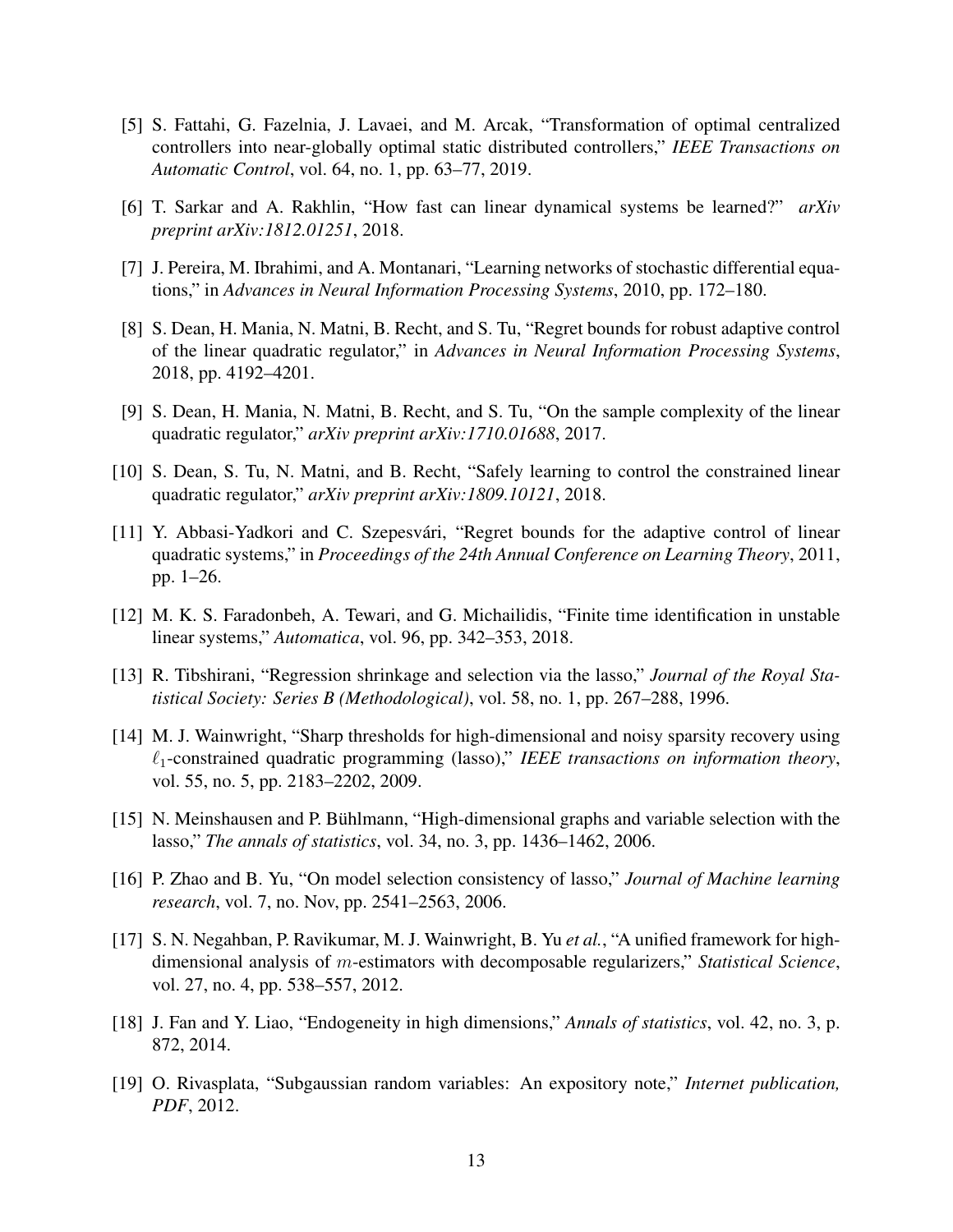- <span id="page-13-0"></span>[20] M. J. Wainwright, *High-dimensional statistics: A non-asymptotic viewpoint*. Cambridge University Press, 2019, vol. 48.
- <span id="page-13-1"></span>[21] S. Fattahi and S. Sojoudi, "Sample complexity of sparse system identification problem," *arXiv preprint arXiv:1803.07753v2*, 2018.
- <span id="page-13-2"></span>[22] M. Simchowitz, H. Mania, S. Tu, M. I. Jordan, and B. Recht, "Learning without mixing: Towards a sharp analysis of linear system identification," *arXiv preprint arXiv:1802.08334*, 2018.
- <span id="page-13-3"></span>[23] A. Belloni and V. Chernozhukov, "Least squares after model selection in high-dimensional sparse models," *Bernoulli*, vol. 19, no. 2, pp. 521–547, 2013.
- <span id="page-13-4"></span>[24] M. Elad, *Sparse and redundant representations: from theory to applications in signal and image processing*. Springer Science & Business Media, 2010.
- <span id="page-13-5"></span>[25] V. Simoncini, "The lyapunov matrix equation. matrix analysis from a computational perspective," *arXiv preprint arXiv:1501.07564*, 2015.
- <span id="page-13-8"></span>[26] M. Rudelson and R. Vershynin, "Hanson-wright inequality and sub-gaussian concentration," *Electronic Communications in Probability*, vol. 18, 2013.

# A Proof of Theorem [1](#page-6-0)

In this section, we present the sketch of the proof for the main theorem. Define

<span id="page-13-6"></span>
$$
L(\Psi_{:,j}) = ||Y - X\Psi_{:,j}||_2^2
$$

and

$$
\hat{\Psi}_{:,j} = \arg\min \frac{1}{2T} L(\Psi_{:,j}) + \lambda \|\Psi_{:,j}\|_1
$$
\n(11)

for every  $j \in \{1, 2, ..., n\}$ . It is easy to verify that

$$
\hat{\Psi} = \begin{bmatrix} \hat{\Psi}_{:,1} & \hat{\Psi}_{:,2} & \cdots & \hat{\Psi}_{:,n} \end{bmatrix}
$$

Furthermore, the Gradient and Hessian of  $L(\cdot)$  are equal to

$$
G = -\nabla L(\Psi_{:,j})|_{\Psi_{:,j} = \Psi^*_{:,j}} = \frac{1}{T} X^T W_{:,j},
$$
  

$$
M = \nabla^2 L(\Psi_{:,j})|_{\Psi_{:,j} = \Psi^*_{:,j}} = \frac{1}{T} X^T X
$$

<span id="page-13-7"></span>Note that  $G$  can be different for every  $\dot{\gamma}$ . However, we keep this dependency implicit in the notations to streamline the presentation. The following Lemma is at the core of our subsequent analysis: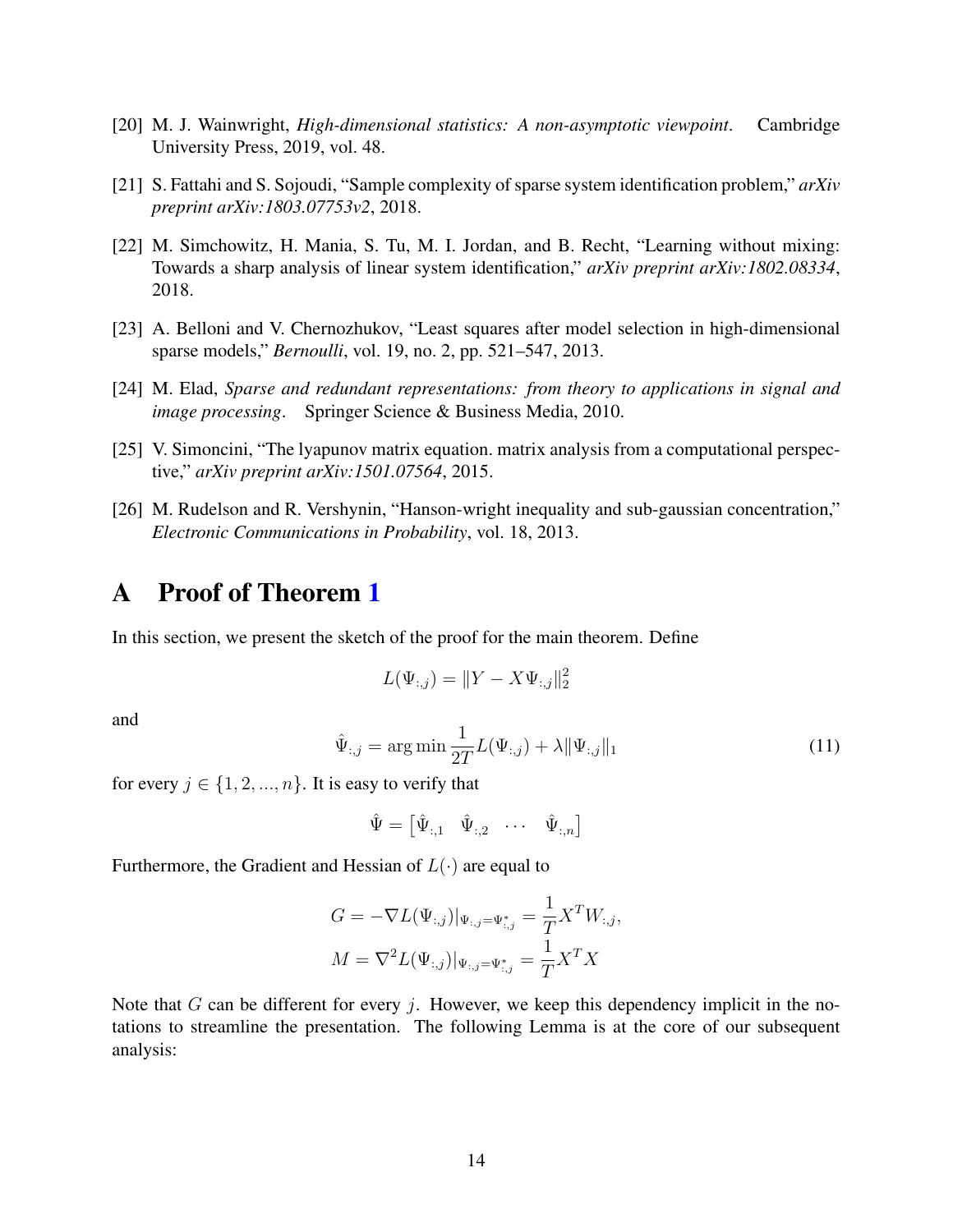Lemma 1 (Proposition 4.1 [\[7\]](#page-12-2)). *Suppose that the following conditions are satisfied:*

$$
||G||_{\infty} \leq \frac{\lambda \gamma}{3},
$$
  
\n
$$
||G_{\mathcal{A}_j}||_{\infty} \leq \frac{\Psi_{\min} C_{\min}}{4k} - \lambda
$$
  
\n
$$
|||M_{\mathcal{A}_j^c \mathcal{A}_j} - M_{\mathcal{A}_j^c \mathcal{A}_j}^*|||_{\infty} \leq \frac{\gamma C_{\min}}{12\sqrt{k}},
$$
  
\n
$$
|||M_{\mathcal{A}_j \mathcal{A}_j} - M_{\mathcal{A}_j \mathcal{A}_j}^*|||_{\infty} \leq \frac{\gamma C_{\min}}{12\sqrt{k}}
$$

*Then,* [\(11\)](#page-13-6) *recovers the true sparsity pattern of*  $\Psi^*_{:,j}$ *.* 

The first step in proving Theorem [1](#page-13-7) is to verify that the conditions of Lemma 1 hold with high probability. To this goal, first we write  $x(t)$  and  $u(t)$  in terms of  $x(0)$ ,  $w(\tau)$  and  $v(\tau)$  for  $\tau = 0, 1, \ldots, t$ :

$$
x(t) = (A + BK_0)^t x(0) + \sum_{\tau=0}^{t-1} (A + BK_0)^{t-\tau-1} (w(\tau) + Bv(\tau))
$$
  

$$
u(t) = v(t) + K_0 (A + BK_0)^t x(0) + \sum_{\tau=0}^{t-1} K_0 (A + BK_0)^{t-\tau-1} (w(\tau) + Bv(\tau))
$$

Instead of initiating the system at  $x(0)$  with the stationary distribution, we will start at the time  $-T_0$ , with a modified initial state  $x(-T_0) = w(-T_0 - 1) + Bv(-T_0 - 1)$ , where  $w(-T_0 - 1)$  and  $v(-T_0-1)$  have the same distributions as the disturbance and input noises, respectively. Since the system is stable, by taking  $T_0 \to \infty$  and invoking the Continuous Mapping Theorem, the matrices

$$
\begin{bmatrix} x(0) & x(1) & \dots & x(T-1) \end{bmatrix}
$$

and

$$
[K_0x(0) + v(0) K_0x(1) + v(1) \ldots K_0x(T-1) + v(T-1)]
$$

converge in distribution to the same matrices when the system is initialized at a state with the stationary distribution. Therefore, without loss of generality, we will focus on the former. Based on this observation, one can write

$$
x(t) = \lim_{T_0 \to \infty} \sum_{\tau = -T_0 - 1}^{t-1} (A + BK_0)^{t-\tau-1} (w(\tau) + Bv(\tau))
$$
  

$$
u(t) = v(t) + \lim_{T_0 \to \infty} \sum_{\tau = -T_0 - 1}^{t-1} K_0 (A + BK_0)^{t-\tau-1} (w(\tau) + Bv(\tau))
$$

This implies that the elements in  $G$  and  $M$  can be written as quadratic functions of the disturbance and input noises in the form of  $G_i = z^{\top} R_G z$  and  $M_{ij} = z^{\top} R_M z$ , where  $z \in \mathbb{R}^{(n+m)(t+T_0+1)}$  is a random vector, defined as

$$
z = \begin{bmatrix} w(-T_0 - 1)^{\top} & \cdots & w(t-1)^{\top} & v(-T_0 - 1)^{\top} & \cdots & v(t-1)^{\top} \end{bmatrix}^{\top}
$$

The following theorem will be used in our analysis to provide concentration bounds on G and M.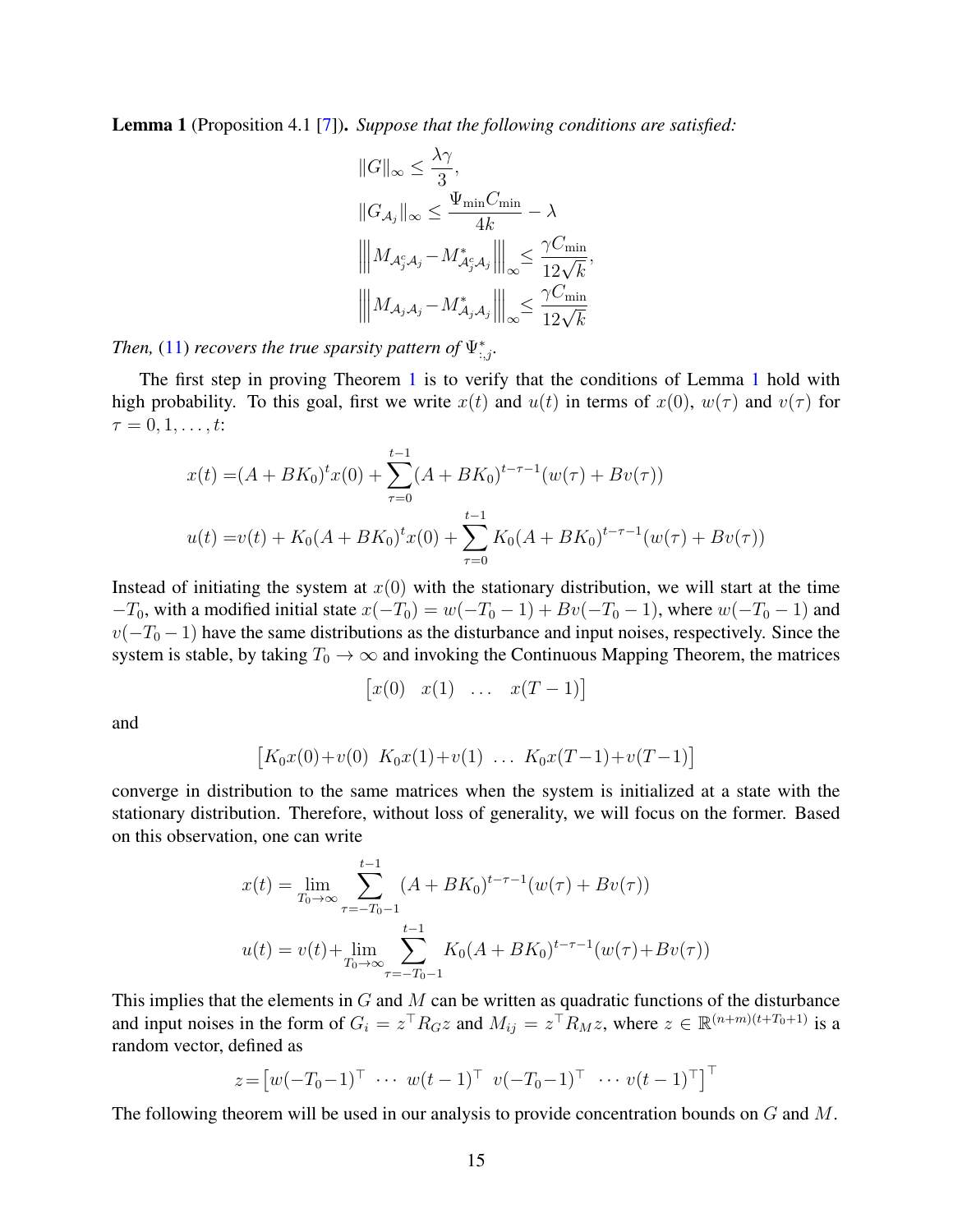**Theorem 2** (Hanson-Wright inequality [\[26\]](#page-13-8)). Let  $x = \begin{bmatrix} x_1 & x_2 & \dots & x_n \end{bmatrix}$  be a random vector *with independent zero-mean sub-Gaussian elements. Given a square and symmetric matrix* P*, the following inequality holds*

$$
\mathbb{P}\left(\left|x^{\top}Px - \mathbb{E}\left\{x^{\top}Px\right\}\right| > t\right) \le 2 \exp\left(-c \cdot \min\left\{\frac{t^2}{\|x\|_{\psi}^4 \|P\|_F^2}, \frac{t}{\|x\|_{\psi}^2 \|P\|}\right\}\right)
$$

*for every*  $t \geq 0$ *, where c is a universal constant.* 

For a symmetric matrix P, we have  $||P||_F^2 = \sum_{k=1}^n \lambda_k^2$ . Therefore, the above theorem implies that, for a sub-Gaussian random vector  $z$  with independent elements, we have

$$
\mathbb{P}\left(\left|z^{\top}Pz-\mathbb{E}\left\{z^{\top}Pz\right\}\right|>t\right)\leq 2\exp\left(-c\cdot\frac{t^2}{\|z\|_{\psi}^4\left(\sum_{k=1}^n\lambda_k^2\right)}\right)
$$

provided that  $t \leq \left(\frac{\sum_k \lambda_k^2}{\max_k |\lambda_k|}\right)$  $\int ||z||_{\psi}^2$ . The assumptions of Lemma [1](#page-13-7) can be seen to hold directly as a consequence of the following two lemmas:

<span id="page-15-1"></span>**Lemma 2.** Let  $i \in \{1, 2, ..., n + m\}$  and suppose that  $\epsilon < \frac{3C\eta^2}{1-\rho}$ . Then, there exists a universal *constant*  $c_4$  *such that* 

$$
\mathbb{P}\{|G_i| > \epsilon\} \le 2 \exp\left(-c_4 \frac{(1-\rho)^2}{C^2 \eta^4} T \epsilon^2\right)
$$

*Proof.* See Appendix [B.1.](#page-18-0)

<span id="page-15-0"></span>**Lemma 3.** Let  $i, j \in \{1, 2, ..., n+m\}$  and suppose that  $\epsilon \leq \frac{4C^2n^2}{(1-\epsilon)^2}$ (1−ρ) 2 *. Then, there exists a universal constant*  $c_5$  *such that* 

$$
\mathbb{P}\{|M_{ij} - M_{ij}^*| > \epsilon\} \le 2 \exp\left(-c_5 \frac{(1-\rho)^4}{C^4 \eta^4} T \epsilon^2\right)
$$

*Proof.* See Appendix [B.2.](#page-20-0)

The following proposition shows that for a fixed column j, the proposed estimator  $(11)$  correctly recovers the sparsity pattern with high probability.

<span id="page-15-2"></span>**Proposition 1.** Assume that  $k \geq 2$  and the following conditions are satisfied:

$$
\lambda = c_6 \cdot \sqrt{\frac{C^2 \eta^4}{\gamma^2 T (1 - \rho)} \log(n + m/\delta)}
$$
(12)

$$
T \ge c_7 \cdot \frac{C^4 \eta^4 k^2}{\gamma^2 C_{\min}^2 \Psi_{\min}^2 (1 - \rho)^4} \log(n + m/\delta)
$$
 (13)

*for universal constants*  $c_6, c_7 \geq 0$ . Then, [\(11\)](#page-13-6) *recovers the true sparsity pattern of*  $\Psi_{:,j}^*$  *with probability of at least*  $1 - \delta$ *.* 

*Proof.* The Lemmas [2](#page-15-1) and [3](#page-15-0) can be used to prove statement. The details are provided in Appendix [B.3.](#page-23-0)  $\Box$ 

 $\Box$ 

 $\Box$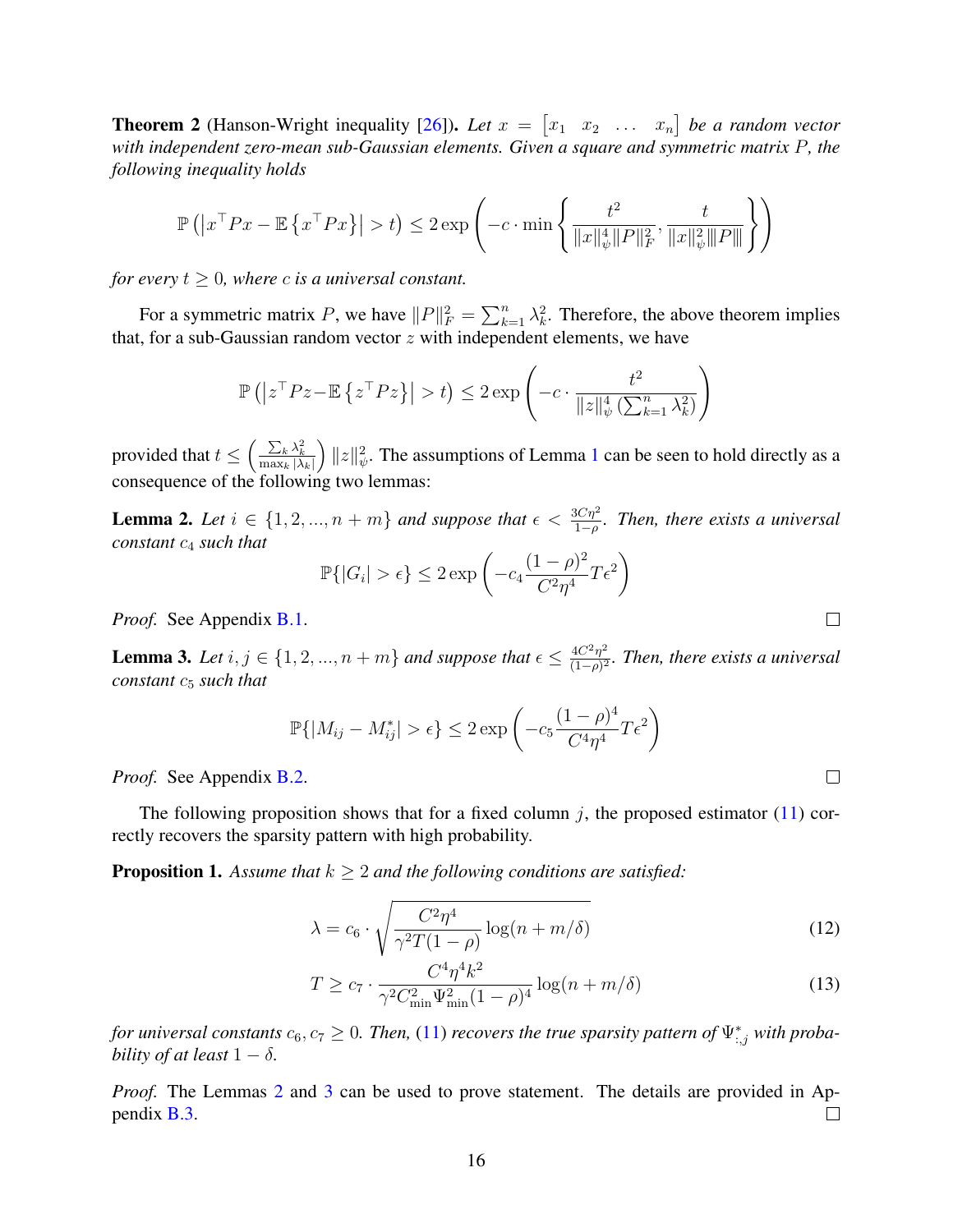The next lemma provides a deterministic upper bound on the estimation error in terms of the deviations of M and G from their mean.

#### <span id="page-16-1"></span>Lemma 4. *Assume that*

<span id="page-16-5"></span>
$$
\left\| M_{\mathcal{A}_j, \mathcal{A}_j} - M_{\mathcal{A}_j, \mathcal{A}_j}^* \right\|_{\infty} \le \frac{\min\{1, 2\eta^2\}}{2D_{\max}} \tag{14}
$$

and [\(11\)](#page-13-6) *recovers the correct sparsity pattern of*  $\Psi_{:,j}^*$ . *Then, the following inequality holds for*  $E = \hat{\Psi}_{:,j} - \Psi^*_{:,j}$ :

$$
E_{\mathcal{A}_j^c} = 0
$$
  

$$
||E_{\mathcal{A}_j}||_{\infty} \leq \left(2D_{\max}^2 \left\|M_{\mathcal{A}_j\mathcal{A}_j} - M_{\mathcal{A}_j\mathcal{A}_j}^*\right\|_{\infty} + D_{\max}\right) \left(\|G_{\mathcal{A}_j}\|_{\infty} + \lambda\right)
$$
 (15)

*Proof.* See Appendix [B.4.](#page-25-0)

The next lemma shows that the condition of Proposition [4](#page-16-1) holds with high probability, provided that  $T$  is large enough.

#### <span id="page-16-3"></span>Proposition 2. *Assume that*

<span id="page-16-2"></span>
$$
T \ge c_8 \cdot \frac{D_{\text{max}}^2 C^4}{(1 - \rho)^4} k^2 \log(k/\delta)
$$
\n(16)

 $\Box$ 

*for some universal constant*  $c_5 \geq 0$ *. Then, the following inequality holds with probability of at least*  $1 - \delta$ 

$$
\left\| M_{\mathcal{A}_j, \mathcal{A}_j} - M_{\mathcal{A}_j, \mathcal{A}_j}^* \right\|_{\infty} \le \frac{\min\{1, 2\eta^2\}}{2D_{\max}} \tag{17}
$$

*Proof.* Notice that  $|\mathcal{A}_j| \leq k$ . One can verify that

<span id="page-16-4"></span>
$$
\mathbb{P}\left(\left\|M_{\mathcal{A}_j,\mathcal{A}_j}-M_{\mathcal{A}_j,\mathcal{A}_j}^*\right\|_{\infty} > \epsilon\right) \le 2k^2 \exp\left(-c_5 \cdot \frac{(1-\rho)^4}{C^4 \eta^4} \frac{T}{k^2} \epsilon^2\right) \tag{18}
$$

provided that  $\frac{\epsilon}{k} \leq \frac{4C^2\eta^2}{(1-\rho)^2}$  $\frac{4C^2\eta^2}{(1-\rho)^2}$ . Setting  $\epsilon = \frac{\min\{1,2\eta^2\}}{2D_{\max}}$  $\frac{\ln\{1,2\eta^2\}}{2D_{\max}}$  and recalling that  $D_{\max}$ ,  $C \geq 1$ , one can verify that  $\frac{\epsilon}{k} \leq \frac{4C^2\eta^2}{(1-\rho)^2}$  $\frac{4C^2\eta^2}{(1-\rho)^2}$  is satisfied. Furthermore, by choosing  $c_8 = \frac{16}{c_5}$  $\frac{16}{c_5}$ , one can certify that [\(16\)](#page-16-2) is enough to ensure that the right hand side of the above inequality is upper bounded by  $\delta$ , thereby completing  $\Box$ the proof.

*Proof of Theorem [1:](#page-6-0)* First note that [\(4\)](#page-3-1) can be decomposed into *n* disjoint sub-problems over different columns of  $\Psi$ , each in the form of [\(11\)](#page-13-6). Consider the following choices for  $\lambda$  and T:

$$
\lambda = c_6 \cdot \sqrt{\frac{C^2 \eta^4}{\gamma^2 T (1 - \rho)^2} \log(4(n + m)/\delta)}
$$
(19)

<span id="page-16-0"></span>
$$
T \ge \max\left\{c_7, c_8, \frac{1}{c_4}, \frac{2}{c_5}\right\} \cdot \frac{C^4 D_{\max}^2 k^2}{\gamma^2 C_{\min}^2 \Psi_{\min}^2 (1 - \rho)^4} \log((n + m)/\delta) \tag{20}
$$

where  $c_4$ ,  $c_5$ ,  $c_6$ ,  $c_7$ , and  $c_6$  are introduced in Lemmas [2,](#page-15-1) [3,](#page-15-0) and Propositions [1,](#page-15-2) [2.](#page-16-3) Based on the Proposition [1](#page-15-2) and the above choices for  $\lambda$  and T, [\(11\)](#page-13-6) recovers the sparsity pattern of  $\Psi_{:,j}^*$  for a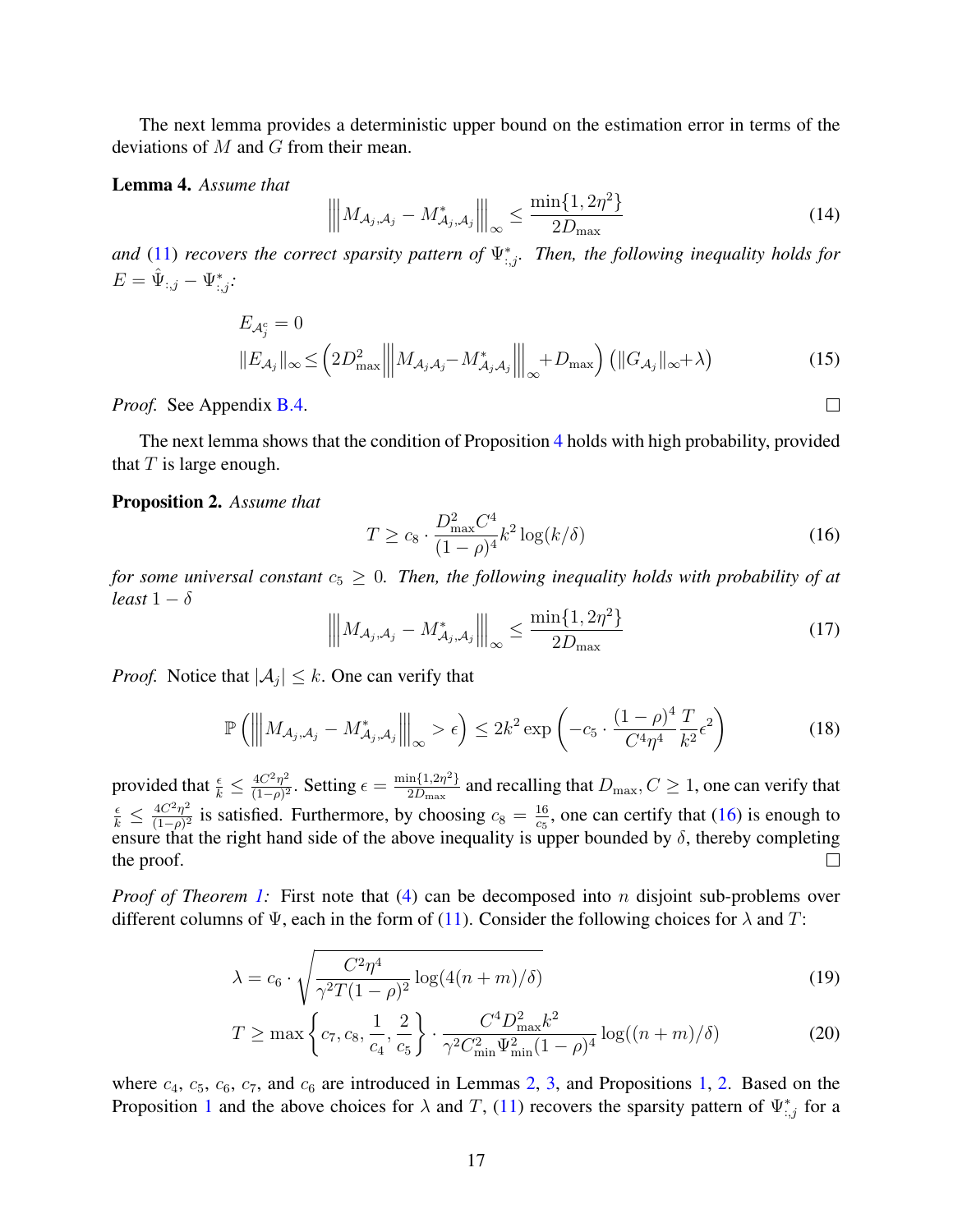given column index j with probability of at least  $1 - \delta$ . Furthermore, based on Proposition [2,](#page-16-3) the lower bound on  $T$  guarantees that the inequality

<span id="page-17-0"></span>
$$
\left\| Q_{\mathcal{A}_j, \mathcal{A}_j} - Q_{\mathcal{A}_j, \mathcal{A}_j}^* \right\|_{\infty} \le \frac{\min\{1, 2\eta^2\}}{2D_{\max}} \tag{21}
$$

holds with probability of at least  $1 - \delta$ . This, together with Proposition [4](#page-16-1) results in

$$
||E_{:,j}||_{\infty} \leq \left(2D_{\max}^2 \left\|Q_{\mathcal{A}_j,\mathcal{A}_j} - Q_{\mathcal{A}_j,\mathcal{A}_j}^*\right\|_{\infty} + D_{\max}\right) \left(\|G_{\mathcal{A}_j}\|_{\infty} + \lambda\right) \tag{22}
$$

with probability of at least  $1 - 2\delta$ . Now, it suffices to obtain concentration bounds for different terms of the above inequality. Based on [\(18\)](#page-16-4) and Lemma [2,](#page-15-1) one can write

$$
\mathbb{P}\left(\|G_{\mathcal{A}_j}\|_{\infty} > \epsilon_1\right) \le \exp\left(\log(2k) - c_4 \cdot \frac{(1-\rho)^2}{C^2 \eta^4} T \epsilon_1^2\right) \tag{23}
$$

$$
\mathbb{P}\left(\left\|Q_{\mathcal{A}_j,\mathcal{A}_j} - Q^*_{\mathcal{A}_j,\mathcal{A}_j}\right\|_{\infty} > \epsilon_2\right) \le \exp\left(2\log(2k) - c_5 \cdot \frac{(1-\rho)^4}{C^4 \eta^4} \frac{T}{k^2} \epsilon_2^2\right) \tag{24}
$$

This implies that, with the following choices

<span id="page-17-6"></span>
$$
\epsilon_1(\zeta_1) = \sqrt{\zeta_1 \cdot \frac{C^2 \eta^4}{c_4 T (1 - \rho)^2} \log(2k)}
$$
\n(25)

<span id="page-17-5"></span>
$$
\epsilon_2(\zeta_2) = \sqrt{\zeta_2 \cdot \frac{C^4 \eta^4 k^2}{c_5 T (1 - \rho)^4} \log(2k)}
$$
 (26)

for any  $\zeta_1 > 1, \zeta_2 > 2$  that satisfy

$$
\epsilon_1(\zeta_1) \le \frac{3C\eta^2}{1-\rho}, \quad \epsilon_2(\zeta_2) \le \frac{4C^2\eta^2}{(1-\rho)^2}k,\tag{27}
$$

we have

$$
\mathbb{P}\left(\|E_{:,j}\|_{\infty} \leq (2D_{\max}^2 \epsilon_2(\zeta_2) + D_{\max}) (\epsilon_1(\zeta_1) + \lambda) \right) \geq 1 - \exp\left(-(\zeta_2 - 2) \log(2k)\right) - \exp\left(-(\zeta_1 - 1) \log(2k)\right) - 2\delta \quad (28)
$$

Note that the last term on the right hand side is due to a simple union bound on the events that  $(21)$ holds and [\(11\)](#page-13-6) recovers the correct sparsity pattern of  $\Psi_{:,j}^*$ . Now, upon defining

<span id="page-17-4"></span><span id="page-17-2"></span><span id="page-17-1"></span>
$$
\zeta_1 = \frac{\log(2/\delta)}{\log(2k)} + 1\tag{29}
$$

<span id="page-17-3"></span>
$$
\zeta_2 = \frac{\log(2/\delta)}{\log(2k)} + 2\tag{30}
$$

the inequalities in [\(27\)](#page-17-1) are satisfied, provided that  $T \ge \max\{\frac{1}{c}\}$  $\frac{1}{c_4}, \frac{2}{c_5}$  $\frac{2}{c_5}$  · log(4 $k/\delta$ ). Furthermore, combining  $(29)$  and  $(30)$  with  $(28)$  results in

$$
\mathbb{P}\left(\|E_{:,j}\|_{\infty} \leq \left(2D_{\max}^2\epsilon_2(\zeta_2) + D_{\max}\right)\left(\epsilon_1(\zeta_1) + \lambda\right)\right) \geq 1 - 3\delta\tag{31}
$$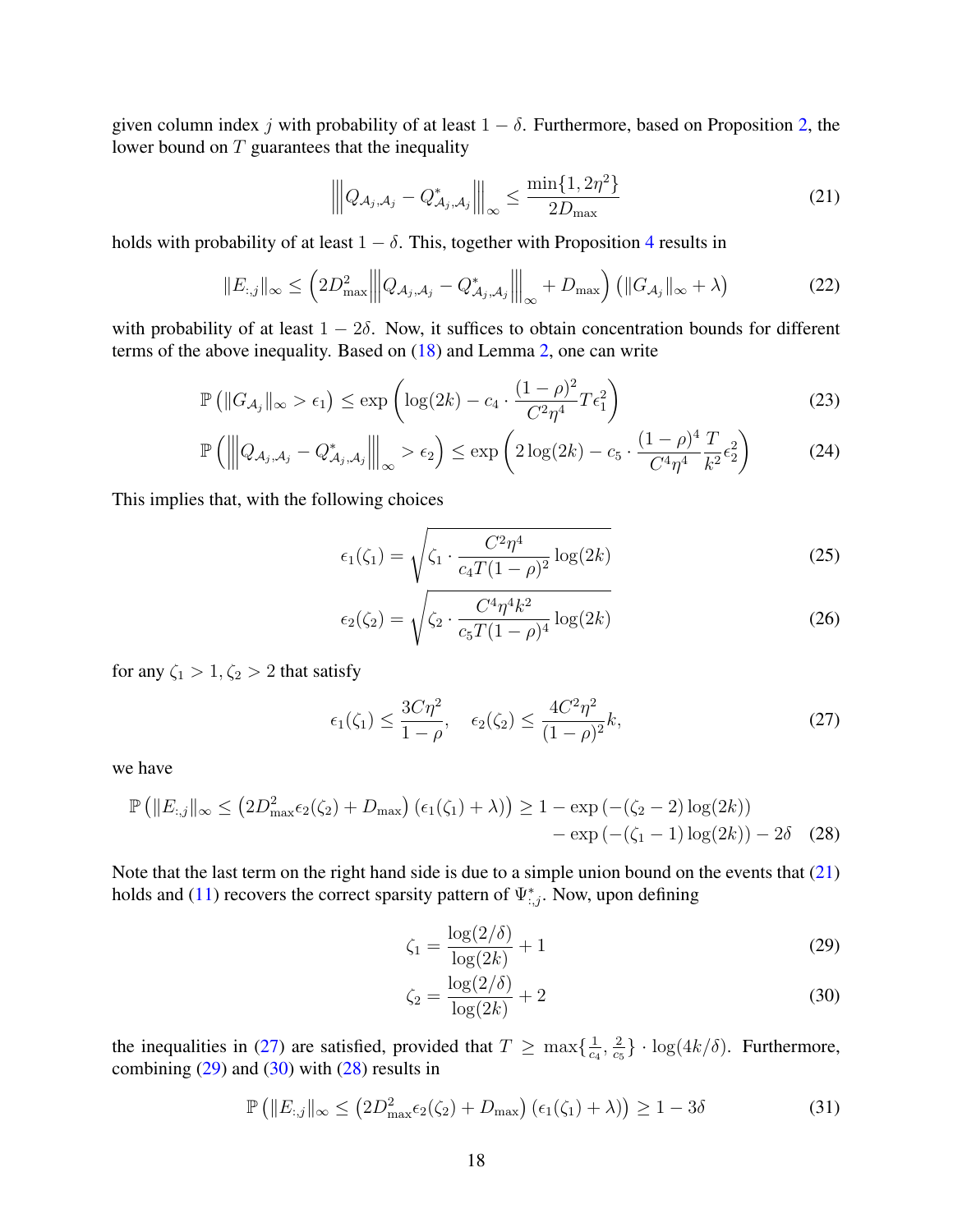After plugging  $(29)$  and  $(30)$  into  $(26)$  and  $(25)$ , the above inequality is reduced to

$$
||E_{:,j}||_{\infty} \leq \left( 2D_{\max}^2 \sqrt{\frac{2}{c_5} \cdot \frac{C^4 \eta^4}{T(1-\rho)^4} k^2 \log(4k/\delta)} + D_{\max} \right) \times \left( \sqrt{\frac{1}{c_4} \cdot \frac{C^2 \eta^4}{T(1-\rho)^2} \log(4k/\delta)} + c_6 \sqrt{\frac{C^2 \eta^4}{\gamma^2 T(1-\rho)^2} \log(4(n+m)/\delta)} \right) \tag{32}
$$

with probability of at least  $1 - 3\delta$ . Due to [\(20\)](#page-16-0), one can write

$$
D_{\max}^2 \sqrt{\frac{2}{c_5} \cdot \frac{C^4 \eta^4}{T(1-\rho)^4} k^2 \log(4k/\delta)} \le D_{\max}
$$
 (33)

Therefore,

$$
||E_{:,j}||_{\infty} \le 3D_{\max} \left(\frac{1}{\sqrt{c_4}} + c_6\right) \sqrt{\frac{C^2 \eta^4}{\gamma^2 T (1 - \rho)^2} \log(4(n + m)/\delta)}
$$

$$
= \left(\frac{3}{\sqrt{c_4}} + 3c_6\right) \frac{D_{\max} C \eta^2}{\gamma (1 - \rho)} \sqrt{\frac{\log(4(n + m)/\delta)}{T}}
$$
(34)

with probability of at least  $1-3\delta$ . Now, to conclude the proof, it suffices to perform a union bound on different columns of the solution with indices  $1 \le j \le n$ . This results in

$$
||E||_{\infty} \le \left(\frac{3}{\sqrt{c_4}} + 3c_6\right) \frac{D_{\text{max}} C \eta^2}{\gamma (1 - \rho)} \sqrt{\frac{\log(4(n+m)/\delta)}{T}}
$$
(35)

with probability of at least  $1 - 3n\delta$ . Replacing  $\delta$  with  $\frac{\delta}{3n}$  in the above inequality concludes the proof.  $\Box$ 

# B Proof of Auxiliary Lemmas

#### <span id="page-18-0"></span>B.1 Proof of Lemma [2](#page-15-1)

To prove this lemma, we first introduce some notations. Define the matrix

$$
R_1(X(\tau)) = \begin{bmatrix} 0 & 0 & \cdots & 0 & 0 & 0 & \cdots & 0 & 0 \\ \vdots & \vdots & \ddots & \vdots & \vdots & \vdots & \ddots & \vdots & \vdots \\ 0 & 0 & \cdots & 0 & 0 & 0 & \cdots & 0 & 0 \\ X(T_0) & X(T_0 - 1) & \cdots & X(1) & X(0) & 0 & \cdots & 0 & 0 \\ X(T_0 + 1) & X(T_0) & \cdots & X(2) & X(1) & X(0) & \cdots & 0 & 0 \\ \vdots & \vdots & \vdots & \ddots & \vdots & \vdots & \vdots & \ddots & \vdots & \vdots \\ X(T_0 + T - 1) & X(T_0 + T - 2) & \cdots & X(T) & X(T - 1) & X(T - 2) & \cdots & X(0) & 0 \end{bmatrix}
$$
(36)

<span id="page-18-1"></span>where  $X(\tau)$  is a matrix valued time-dependent signal. Furthermore, define the symmetrized matrix  $\tilde{R}_1(\cdot) = (R_1(\cdot) + R_1(\cdot)^T)/2$ . Finally, for a matrix N, define  $[N]_{i \to j}$  as a matrix with the same size as H and with all rows equal to zero except for the  $j^{th}$  row which is equal to the  $i^{th}$  row of N.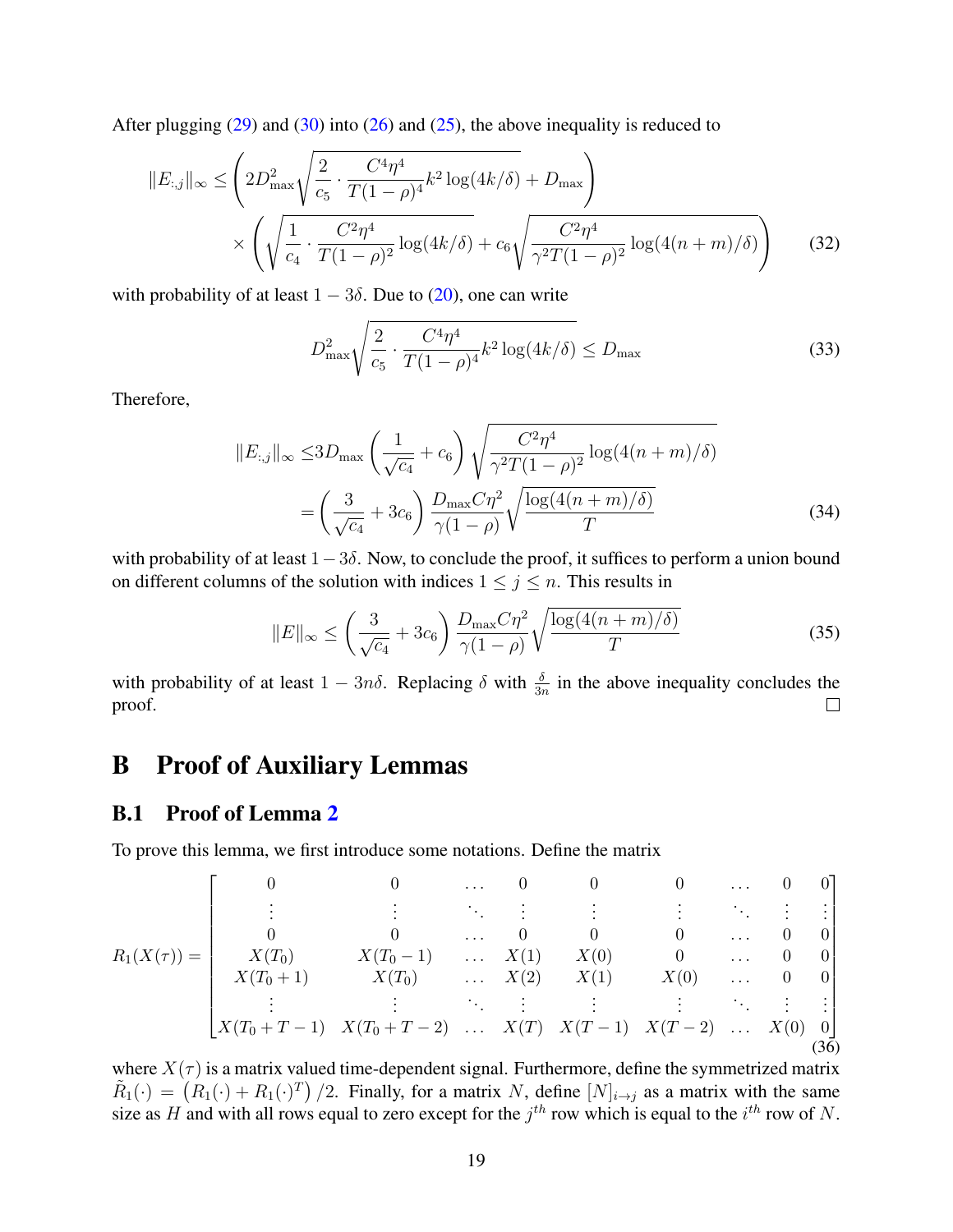**Lemma 5.** Let  $\lambda_k$  be the  $k^{th}$  eigenvalue of the matrix  $R_G$  defined as

$$
R_G = \begin{bmatrix} \tilde{R}_1 \left( \left[ (A + BK)^{\tau} \right]_{i \to j} \right) \eta^2 & \frac{1}{2} R_1 \left( \left[ (A + BK)^{\tau} B \right]_{i \to j} \right) \eta^2 \\ \frac{1}{2} R_1 \left( \left[ (A + BK)^{\tau} B \right]_{i \to j} \right)^T \eta^2 & 0 \end{bmatrix}
$$
(37)

*Then, the following relations hold*

$$
\max_{k} |\lambda_k| \le \frac{3}{2} \frac{C\eta^2}{1-\rho}
$$
\n(38)

$$
\sum_{k}^{(n+m)(T+T_0+1)} \lambda_k^2 \le \frac{9}{2} \frac{C^2 \eta^4 T}{(1-\rho)^2}
$$
 (39)

*Proof.* Notice that

$$
||R_G|| \leq \eta^2 \left\| \tilde{R}_1 \left( \left[ (A + BK)^{\tau} \right]_{i \to j} \right) \right\| + \frac{1}{2} \eta^2 \left\| R_1 \left( \left[ (A + BK)^{\tau} B \right]_{i \to j} \right) \right\| \tag{40}
$$

Similar to the proof of Lemma A.3 in [\[7\]](#page-12-2), one can verify that

$$
\left\| \tilde{R}_1 \left( [(A + BK)^{\tau}]_{i \to j} \right) \right\| \le \frac{C}{1 - \rho} \tag{41}
$$

$$
\left\| R_1 \left( [(A + BK)^{\tau} B]_{i \to j} \right) \right\| \le \frac{C}{1 - \rho} \tag{42}
$$

This completes the proof of the second statement. Finally, it is easy to see that the rank of  $R_G$  is upper bounded by 2T. This, together with the bound on the maximum eigenvalue completes the proof of the third statement.  $\Box$ 

Define the matrix  $P_{ji} \in \mathbb{R}^{n(T+T_0+1)\times m(T+T_0+1)}$  as

$$
P_{ji} = \begin{bmatrix} 0_{(T_0+1)\times(T_0+1)} & 0_{(T_0+1)\times T} \\ 0_{T\times(T_0+1)} & I_{T\times T} \end{bmatrix} \otimes E_{ji}
$$
(43)

where  $E_{ji} \in \mathbb{R}^{n \times m}$  is a 0-1 matrix with 1 at its  $(j, i)^{th}$  entry and 0 otherwise.

<span id="page-19-0"></span>**Lemma 6.** Let  $\lambda_k$  be the  $k^{th}$  eigenvalue of the matrix  $\tilde{R}_G$  defined as

$$
\tilde{R}_{G} = \begin{bmatrix} \tilde{R}_{1} \left( \left[ K(A + BK)^{\tau} \right]_{i \to j} \right) \eta^{2} & \frac{1}{2} R_{1} \left( \left[ K(A + BK)^{\tau} B \right]_{i \to j} \right) \eta^{2} + \frac{1}{2} P_{ji} \eta^{2} \\ \frac{1}{2} R_{1} \left( \left[ K(A + BK)^{\tau} B \right]_{i \to j} \right)^{T} \eta^{2} + \frac{1}{2} P_{ji}^{\tau} \eta^{2} & 0 \end{bmatrix}
$$
\n(44)

*Then, the following relations hold*

$$
\max_{k} |\lambda_{k}| \le \frac{2C\eta^{2}}{1-\rho}
$$
\n(45)

$$
\sum_{k}^{(n+m)(T+T_0+1)} \lambda_k^2 \le \frac{16C^2 \eta^4 T}{(1-\rho)^2} \tag{46}
$$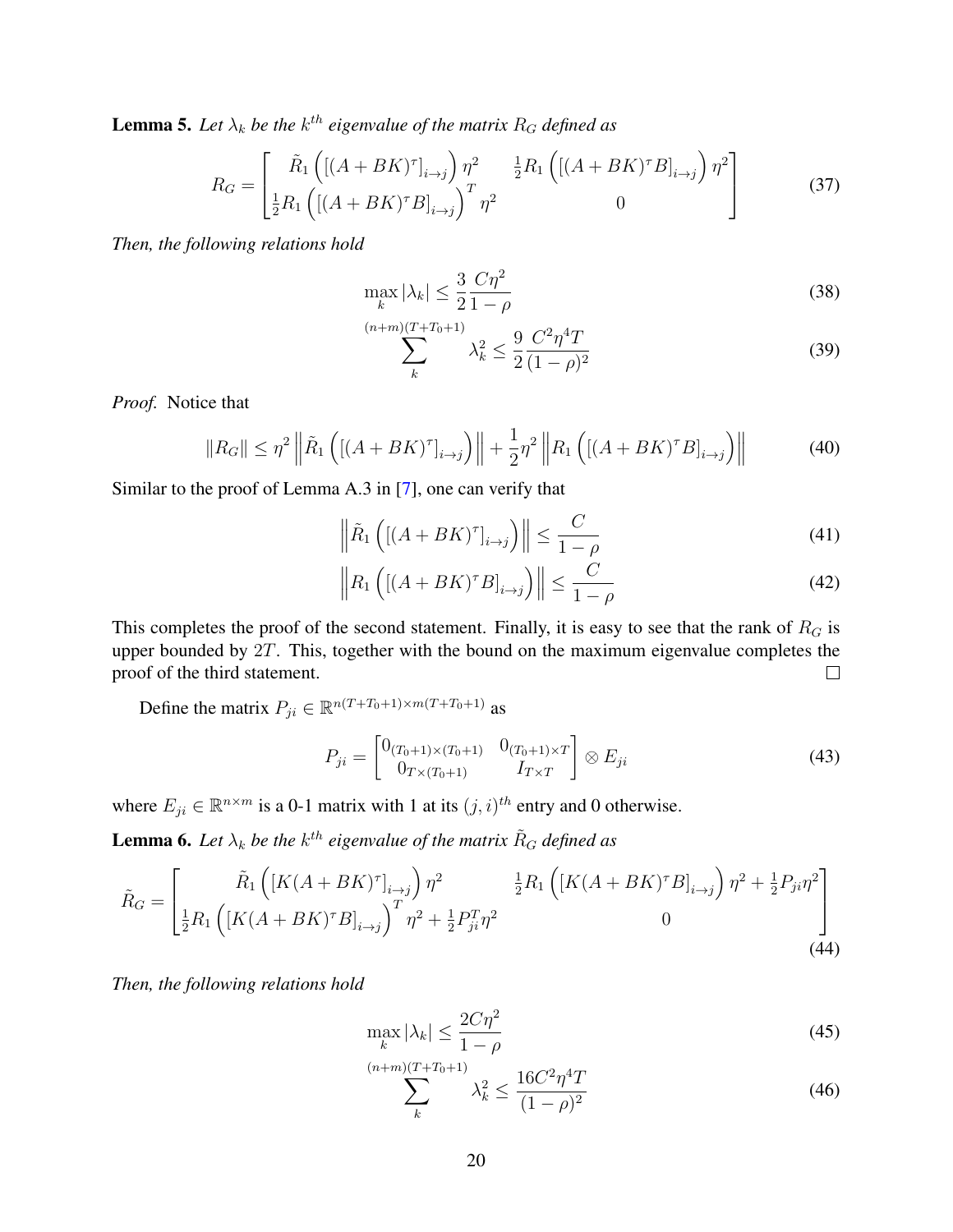*Proof.* The proof of the first statement follows directly from Lemma [5.](#page-18-1) Furthermore, it is easy to verify that the rank of  $R_G$  is upper bounded by  $4T$ . This, together with the upper bound on the maximum eigenvalue completes the proof of the third statement.  $\Box$ 

*Proof of Lemma [2:](#page-15-1)* One can easily verify that

- if  $i \in \{1, 2, ..., n\}$ , then  $G_i = \frac{1}{T} X_{:,i}^T W_{:,j} = \frac{1}{T}$  $\frac{1}{T}z^T R_G z$  where  $z \in \mathbb{R}^{(n+m)(T+T_0+1)}$  is a random vector with independent zero-mean sub-Gaussian elements and  $||z||_{\psi} \leq 1$ .
- if *i* ∈ {*n* + 1, . . . , *n* + *m*}, then  $G_i = \frac{1}{T} X_{:,i}^T W_{:,j} = \frac{1}{T}$  $\frac{1}{T}z^T \tilde{R}_G z$  where  $z \in \mathbb{R}^{(n+m)(T+T_0+1)}$  is a random vector with independent zero-mean sub-Gaussian elements and  $||z||_{\psi} \leq 1$ .

Furthermore, note that the diagonal entries of both  $R_G$  and  $\tilde{R}_G$  are zero and hence,  $\mathbb{E}\left\{\frac{1}{T}z^TR_Gz\right\} =$  $\mathbb{E} \left\{ \frac{1}{n} \right\}$  $\left\{\frac{1}{T}z^T\tilde{R}_Gz\right\}=0.$  This, together with Hanson-Wright inequality and Lemmas [5](#page-18-1) and [6](#page-19-0) completes the proof.  $\Box$ 

#### <span id="page-20-0"></span>B.2 Proof of Lemma [3](#page-15-0)

Define the matrix

$$
R_2(X(\tau)) = \begin{bmatrix} X(T_0) & X(T_0 - 1) & \dots & X(1) & X(0) & 0 & \dots & 0 & 0 \\ X(T_0 + 1) & X(T_0) & \dots & X(2) & X(1) & X(0) & \dots & 0 & 0 \\ \vdots & \vdots & \ddots & \vdots & \vdots & \vdots & \ddots & \vdots \\ X(T_0 + T - 1) & X(T_0 + T - 2) & \dots & X(T) & X(T - 1) & X(T - 2) & \dots & X(0) & 0 \end{bmatrix}
$$
(47)

and

$$
H_{1i} = R_2 \left( \left[ (A + BK_0)^{\tau} \right]_{i,:} \right) \eta \in \mathbb{R}^{T \times n(T + T_0 + 1)}
$$
  
\n
$$
H_{1j} = R_2 \left( \left[ (A + BK_0)^{\tau} \right]_{j,:} \right) \eta \in \mathbb{R}^{T \times n(T + T_0 + 1)}
$$
  
\n
$$
H_{2i} = R_2 \left( \left[ (A + BK_0)^{\tau} B \right]_{i,:} \right) \eta \in \mathbb{R}^{T \times m(T + T_0 + 1)}
$$
  
\n
$$
H_{2j} = R_2 \left( \left[ (A + BK_0)^{\tau} B \right]_{j,:} \right) \eta \in \mathbb{R}^{T \times m(T + T_0 + 1)}
$$
  
\n
$$
H_{3i} = R_2 \left( \left[ K_0 (A + BK_0)^{\tau} \right]_{i,:} \right) \eta \in \mathbb{R}^{T \times n(T + T_0 + 1)}
$$
  
\n
$$
H_{3j} = R_2 \left( \left[ K_0 (A + BK_0)^{\tau} \right]_{j,:} \right) \eta \in \mathbb{R}^{T \times n(T + T_0 + 1)}
$$
  
\n
$$
H_{4i} = R_2 \left( \left[ K_0 (A + BK_0)^{\tau} B \right]_{i,:} \right) \eta^2 + P_i \eta \in \mathbb{R}^{T \times m(T + T_0 + 1)}
$$
  
\n
$$
H_{4j} = R_2 \left( \left[ K_0 (A + BK_0)^{\tau} B \right]_{j,:} \right) \eta^2 + P_j \eta \in \mathbb{R}^{T \times m(T + T_0 + 1)}
$$
  
\n(48)

where the matrix  $P_j \in \mathbb{R}^{T \times m(T + T_0 + 1)}$  has the form

$$
P_j = \begin{bmatrix} 0_{T \times (T_0 + 1)} & I_{T \times T} \end{bmatrix} \otimes e_j \tag{49}
$$

<span id="page-20-1"></span>and  $e_j \in \mathbb{R}^{1 \times m}$  with 1 at its  $j^{th}$  entry and 0 otherwise. These notations will be used in the subsequent lemma.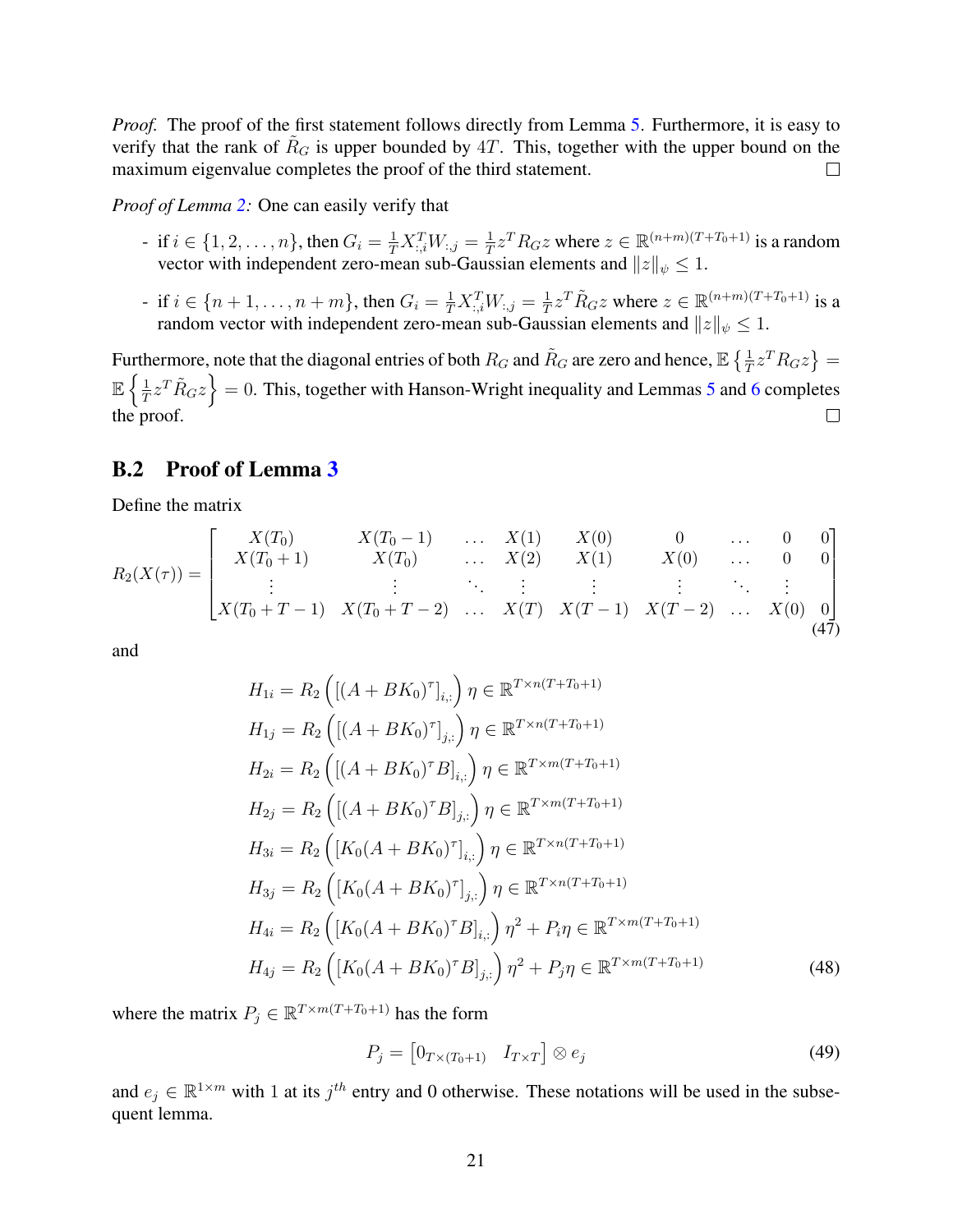**Lemma 7.** Let  $\{k_1, k_2, k_3, k_4\} \in \{1, 2, 3, 4\}^4$ , where  $k_1 \neq k_4$  and  $k_2 \neq k_3$ . Furthermore, let  $\lambda_k$  be the  $k^{th}$  eigenvalue of the following matrix

$$
R_M(k_1, k_2, k_3, k_4) = \begin{bmatrix} \frac{1}{2} (H_{k_1 i}^\top H_{k_3 j} + H_{k_3 j}^\top H_{k_1 i}) & \frac{1}{2} (H_{k_1 i}^\top H_{k_4 j} + H_{k_3 j}^\top H_{k_2 i}) \\ \frac{1}{2} (H_{k_4 j}^\top H_{k_1 i} + H_{k_2 i}^\top H_{k_3 j}) & \frac{1}{2} (H_{k_2 i}^\top H_{k_4 j} + H_{k_4 j}^\top H_{k_2 i}) \end{bmatrix} \\ \in \mathbb{R}^{(n+m)(T+T_0+1)\times(n+m)(T+T_0+1)} \tag{50}
$$

*Then, the following relations hold*

$$
\max_{k} |\lambda_k| \le \frac{6C^2 \eta^2}{(1-\rho)^2} \tag{51}
$$

$$
\sum_{k=1}^{(n+m)(T+T_0+1)} \lambda_k^2 \le \frac{72C^4\eta^4}{(1-\rho)^4}
$$
\n(52)

*Proof.* To show the validity of the first statement, one can write

$$
||R_M(k_1, k_2, k_3, k_4)||
$$
  
\n
$$
\leq \frac{1}{2} \max \{|||H_{k_1i}^\top H_{k_3j} + H_{k_3j}^\top H_{k_1i}|||, |||H_{k_2i}^\top H_{k_4j} + H_{k_4j}^\top H_{k_2i}||| \} + \frac{1}{2} |||H_{k_1i}^\top H_{k_4j} + H_{k_3j}^\top H_{k_2i}|||
$$
  
\n
$$
\leq \frac{1}{2} \max \{|||H_{k_1i}^\top|| |||H_{k_3j}||| + |||H_{k_3j}^\top|| |||H_{k_1i}||, |||H_{k_2i}|||| + |||H_{k_4j}^\top|| ||||H_{k_2i}||| \}
$$
  
\n
$$
+ \frac{1}{2} (|||H_{k_1i}^\top|| |||H_{k_4j}|| + |||H_{k_3j}^\top|| ||||H_{k_2i}||)
$$
\n(53)

Furthermore, similar to the proof of Lemma A.4 in [\[7\]](#page-12-2), one can verify that

$$
|||H_{ri}||, |||H_{rj}|| \leq \frac{C}{1-\rho}
$$
 if  $r = 1, 2, 3$   

$$
|||H_{ri}||, |||H_{rj}|| \leq \frac{2C}{1-\rho}
$$
 if  $r = 4$ 

Combining this with the above inequality completes the proof of the first statement. Finally, note that  $R_M(k_1, k_2, k_3, k_4)$  can be written as

$$
R_M^{(1)} = \frac{1}{2} \begin{bmatrix} H_{k_1 i}^{\top} \\ H_{k_2 i}^{\top} \end{bmatrix} \begin{bmatrix} H_{k_3 j} & H_{k_4 j} \end{bmatrix} + \frac{1}{2} \begin{bmatrix} H_{k_3 j}^{\top} \\ H_{k_4 j}^{\top} \end{bmatrix} \begin{bmatrix} H_{k_1 i} & H_{k_2 i} \end{bmatrix}
$$
(54)

which implies that its rank is upper bounded by  $2T$ . This, together with the upper bound on the maximum eigenvalue completes the proof.  $\Box$ 

<span id="page-21-0"></span>**Lemma 8.** We have  $\mathbb{E}(M) = M^*$ .

*Proof.* Define

$$
X_1 = [x(0) \dots x(T-1)]
$$
  
\n
$$
X_2 = [Kx(0) + v(0) \dots Kx(T-1) + v(T-1)]
$$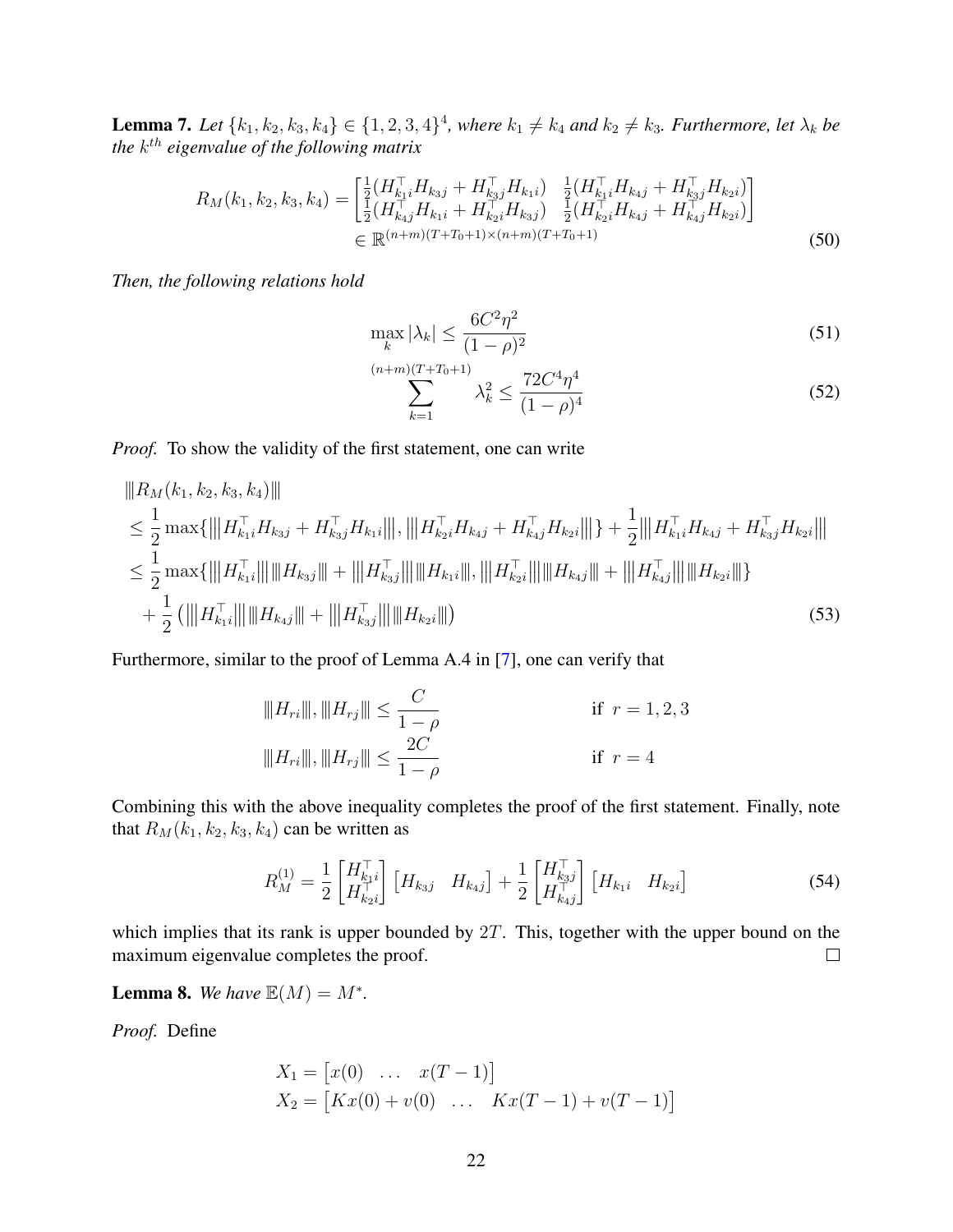The theorem can be proven by showing

$$
\frac{1}{T}\mathbb{E}(X_1X_1^T) = Q^*,
$$
\n
$$
\frac{1}{T}\mathbb{E}(X_2X_1^T) = KQ^*,
$$
\n
$$
\frac{1}{T}\mathbb{E}(X_2X_2^T) = KQ^*K^T + \sigma_v^2I,
$$
\n(55)

In what follows, we show the validity of the first equality. The other equalities can be proven in a similar manner. We have

$$
\frac{1}{T}\mathbb{E}(X_1X_1^T) = \frac{1}{T}\sum_{\tau=0}^{T-1}\mathbb{E}(x(\tau)x(\tau)^T)
$$
\n(56)

Furthermore, notice that  $x(0)$  has a stationary distribution and hence,  $\mathbb{E}(x(0)x(0)^T) = Q^*$ . Furthermore,

$$
\mathbb{E}(x(1)x(1)^{T}) = (A + BK)Q^{*}(A + BK)^{T} + \sigma_{w}^{2}I + \sigma_{v}^{2}BB^{T} = Q^{*}
$$
 (57)

where the second inequality is due to (??). Similarly, one can show that  $\mathbb{E}(x(\tau)x(\tau)^T) = Q^*$  for every  $\tau \in \{2, 3, \ldots, T-1\}$  and hence,

$$
\frac{1}{T}\mathbb{E}(X_1X_1^T) = \frac{1}{T}\sum_{\tau=0}^{T-1}Q^* = Q^*
$$
\n(58)

This completes the proof.

*Proof of Lemma* [3:](#page-15-0) Due to Lemma [8](#page-21-0) and upon taking  $T_0 \to \infty$ , we have

$$
\mathbb{P}\{|M_{ij}-M_{ij}^*|>\epsilon\}=\mathbb{P}\{|M_{ij}-\mathbb{E}(M_{ij})|>\epsilon\}
$$
\n(59)

and hence, it suffices to obtain a bound for  $\mathbb{P}\{|M_{ij} - \mathbb{E}(M_{ij})| > \epsilon\}$ . We should consider four cases:

- If  $i, j \in \{1, 2, ..., n\}$ , then  $M_{ij} = \frac{1}{T}$  $\frac{1}{T}z^T R_M(1,2,1,2)z$ , where  $z \in \mathbb{R}^{(n+m)(T+T_0+1)}$  is a random vector with independent zero-mean sub-Gaussian elements and  $||z||_{\psi} \leq 1$ .
- If  $i \in \{1, 2, ..., n\}$  and  $j \in \{n+1, n+2, ..., n+m\}$ , then  $M_{ij} = \frac{1}{T}$  $\frac{1}{T}z^T R_M(1,2,3,4)z,$ where  $z \in \mathbb{R}^{(n+m)(T+T_0+1)}$  is a random vector with independent zero-mean sub-Gaussian elements and  $||z||_{\psi} \leq 1$ .
- If  $i \in \{n+1, n+2, ..., n+m\}$  and  $j \in \{1, 2, ..., n\}$ , then  $M_{ij} = \frac{1}{T}$  $\frac{1}{T}z^T R_M(3,4,1,2)z,$ where  $z \in \mathbb{R}^{(n+m)(T+T_0+1)}$  is a random vector with independent zero-mean sub-Gaussian elements and  $||z||_{\psi} \leq 1$ .
- If  $i \in \{n+1, n+2, ..., n+m\}$  and  $j \in \{n+1, n+2, ..., n+m\}$ , then  $M_{ij} =$ 1  $\frac{1}{T}z^T R_M^{(4)}(3,4,3,4)z$ , where  $z \in \mathbb{R}^{(n+m)(T+T_0+1)}$  is a random vector with independent zeromean sub-Gaussian elements and  $||z||_{\psi} \leq 1$ .

Invoking the Hanson-Wright inequality and Lemma [7](#page-20-1) for the aforementioned cases completes the proof.  $\Box$ 

 $\Box$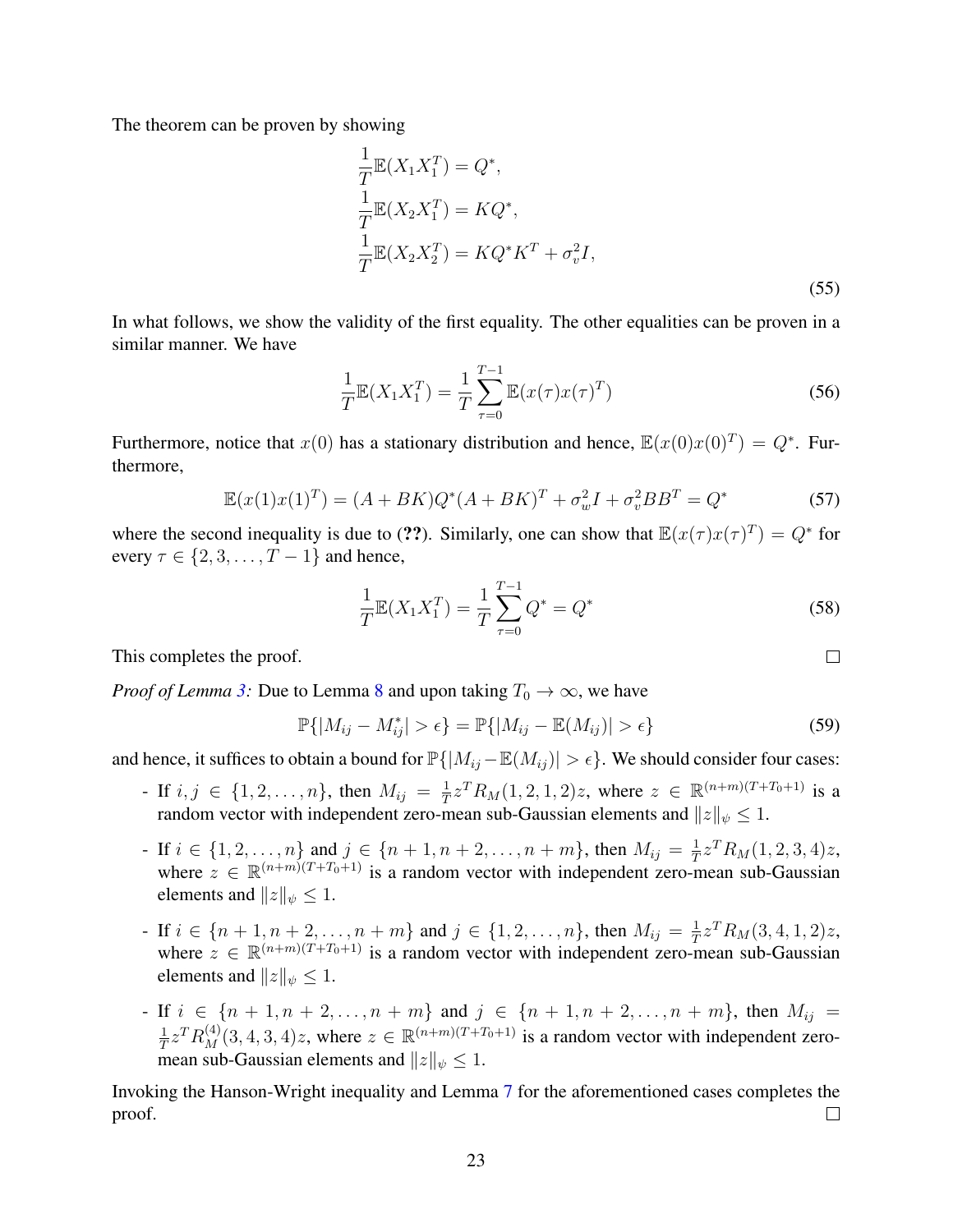### <span id="page-23-0"></span>B.3 The proof of Proposition [1](#page-15-2)

<span id="page-23-1"></span>We need the following lemma:

Lemma 9. *We have*

$$
||M^*|| \le \frac{85C^2\eta^2}{1-\rho}
$$
\n(60)

*Proof.* One can easily verify that

$$
Q^* = \sum_{\tau=0}^{\infty} \left[ \sigma_w (A + BK_0)^{\tau} \quad \sigma_v (A + BK_0)^{\tau} B \right] \left[ \sigma_w (A + BK_0)^{\tau} \quad \sigma_v (A + BK_0)^{\tau} B \right]^T \tag{61}
$$

and hence

$$
M^* = \begin{bmatrix} 0 & 0 \\ 0 & \sigma_v^2 I \end{bmatrix}
$$
  
+ 
$$
\sum_{\tau=0}^{\infty} \begin{bmatrix} \sigma_w (A + BK_0)^{\tau} & \sigma_v (A + BK_0)^{\tau} B \\ \sigma_w K_0 (A + BK_0)^{\tau} & \sigma_v K_0 (A + BK_0)^{\tau} B \end{bmatrix} \begin{bmatrix} \sigma_w (A + BK_0)^{\tau} & \sigma_v (A + BK_0)^{\tau} B \\ \sigma_w K_0 (A + BK_0)^{\tau} & \sigma_v K_0 (A + BK_0)^{\tau} B \end{bmatrix}^{T}
$$
(62)

Therefore, with the assumption  $\sigma_w, \sigma_w \leq 1$  and the fact that  $\sigma_u, \sigma_v \leq 1$ √  $5\eta$  (the proof of which is simple and can be found, e.g., in [\[19\]](#page-12-14)), one can write

$$
||M^*|| \le 5\eta^2 + 5\eta^2 \sum_{\tau=0}^{\infty} \left\| \left[ \frac{(A + BK_0)^{\tau}}{K_0(A + BK_0)^{\tau}} \frac{(A + BK_0)^{\tau}B}{K_0(A + BK_0)^{\tau}B} \right] \right\|^2
$$
  
\n
$$
\le 5\eta^2 + 5\eta^2 \sum_{\tau=0}^{\infty} (\|(A + BK_0)^{\tau}\| + \|K_0(A + BK_0)^{\tau}B\| + \|K_0(A + BK_0)^{\tau}\| + \|((A + BK_0)^{\tau}B)\|)^2
$$
  
\n
$$
\le 5\eta^2 + 80\eta^2 \sum_{\tau=0}^{\infty} C^2 \rho^{2\tau}
$$
  
\n
$$
\le \frac{85C^2\eta^2}{1-\rho}
$$
 (63)

This completes the proof.

Based on this lemma, we will take a similar approach to the proof of Theorem 3.1 in [\[7\]](#page-12-2) to prove the correct sparsity recovery of the system matrices.

*Proof of Proposition [1:](#page-15-2)* To prove this proposition, we need to show that the conditions of Lemma [1](#page-13-7) holds with high probability. To ensure that the first condition on  $G$  implies the second one, it suffices to have

$$
\frac{\lambda \gamma}{3} \le \frac{\Psi_{\min} C_{\min}}{4k} - \lambda \tag{64}
$$

 $\Box$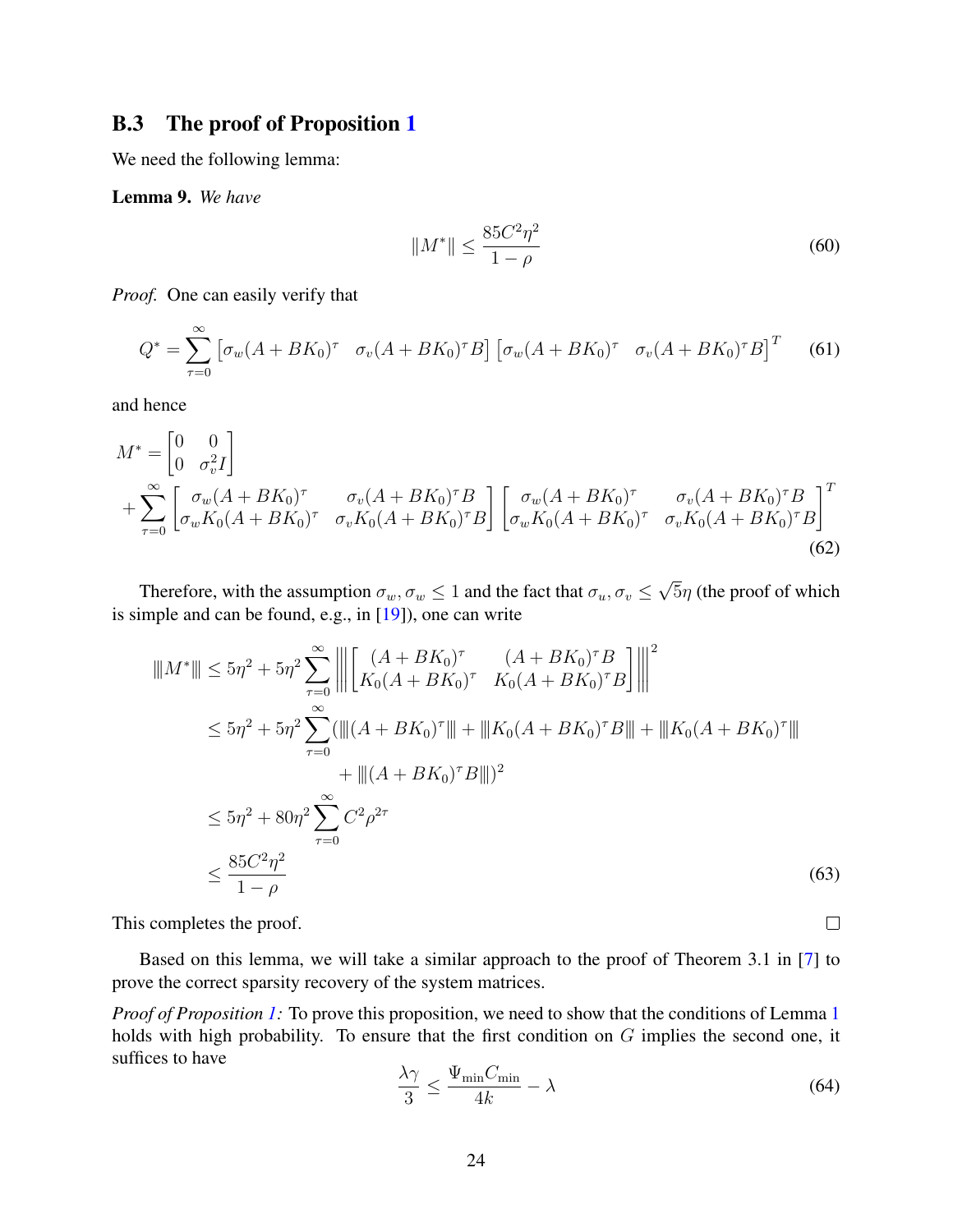Noting that  $0 < \gamma < 1$ , one can verify that the following bound on  $\lambda$  is enough to guarantee that the above inequality holds:

<span id="page-24-4"></span><span id="page-24-0"></span>
$$
\lambda \le \frac{\Psi_{\min} C_{\min}}{8k} \tag{65}
$$

Furthermore, to ensure the last two conditions on  $M$ , it suffices to have

$$
\left\| \left\| M_{:A_j} - M_{:A_j}^* \right\| \right\|_{\infty} \le \frac{\gamma C_{\min}}{12\sqrt{k}} \tag{66}
$$

Based on the above analysis, it suffices to have

$$
\mathbb{P}\left(\|G\|_{\infty} > \frac{\gamma \lambda}{3}\right) \le \frac{\delta}{2} \tag{67a}
$$

<span id="page-24-2"></span>
$$
\mathbb{P}\left(\left\|M_{:\mathcal{A}_j} - M_{:\mathcal{A}_j}^*\right\|_{\infty} > \frac{\gamma C_{\min}}{12\sqrt{k}}\right) \le \frac{\delta}{2}
$$
\n(67b)

in order to ensure the exact recovery with probability of at least  $1 - \delta$ . First, we derive conditions under which [\(67a\)](#page-24-0) holds. Based on Lemma [2,](#page-15-1) one needs to ensure the following inequalities

$$
2(n+m)\exp\left(-c_4\cdot\frac{(1-\rho)^2}{C^2\eta^4}\frac{\gamma^2\lambda^2}{9}T\right) \le \frac{\delta}{2}
$$
\n(68a)

<span id="page-24-3"></span>
$$
\lambda \le \frac{\Psi_{\min} C_{\min}}{8k} \tag{68b}
$$

<span id="page-24-1"></span>
$$
\frac{\gamma \lambda}{3} \le \frac{3C\eta^2}{1-\rho} \tag{68c}
$$

where  $(68c)$  is a technical condition that is required by Lemma [2.](#page-15-1) It can be easily verified that  $(68a)$ is satisfied with the choice of

$$
\lambda = \sqrt{\frac{9}{c_4} \cdot \frac{C^2 \eta^4}{\gamma^2 T (1 - \rho)^2} \log(4(n + m)/\delta)}
$$
(69)

Based on the chosen value for  $\lambda$  and in order to satisfy [\(68b\)](#page-24-3), we should have the following lower bound on T

<span id="page-24-5"></span>
$$
T \ge \frac{576}{c_4} \cdot \frac{C^2 \eta^4 k^2}{\Psi_{\min}^2 C_{\min}^2 \gamma^2 (1 - \rho)^2} \log(4(n + m)/\delta)
$$
 (70)

Similarly, to ensure the validity of  $(68c)$ , we should have

<span id="page-24-6"></span>
$$
T \ge \frac{1}{c_4} \cdot \log(4(n+m)/\delta) \tag{71}
$$

Now, we will derive the conditions under which [\(67b\)](#page-24-4) is satisfied using Lemma [3.](#page-15-0) To this goal, first we need to show that the following condition is satisfied:

$$
0 < \epsilon < \frac{4C^2\eta^2}{(1-\rho)^2} \tag{72a}
$$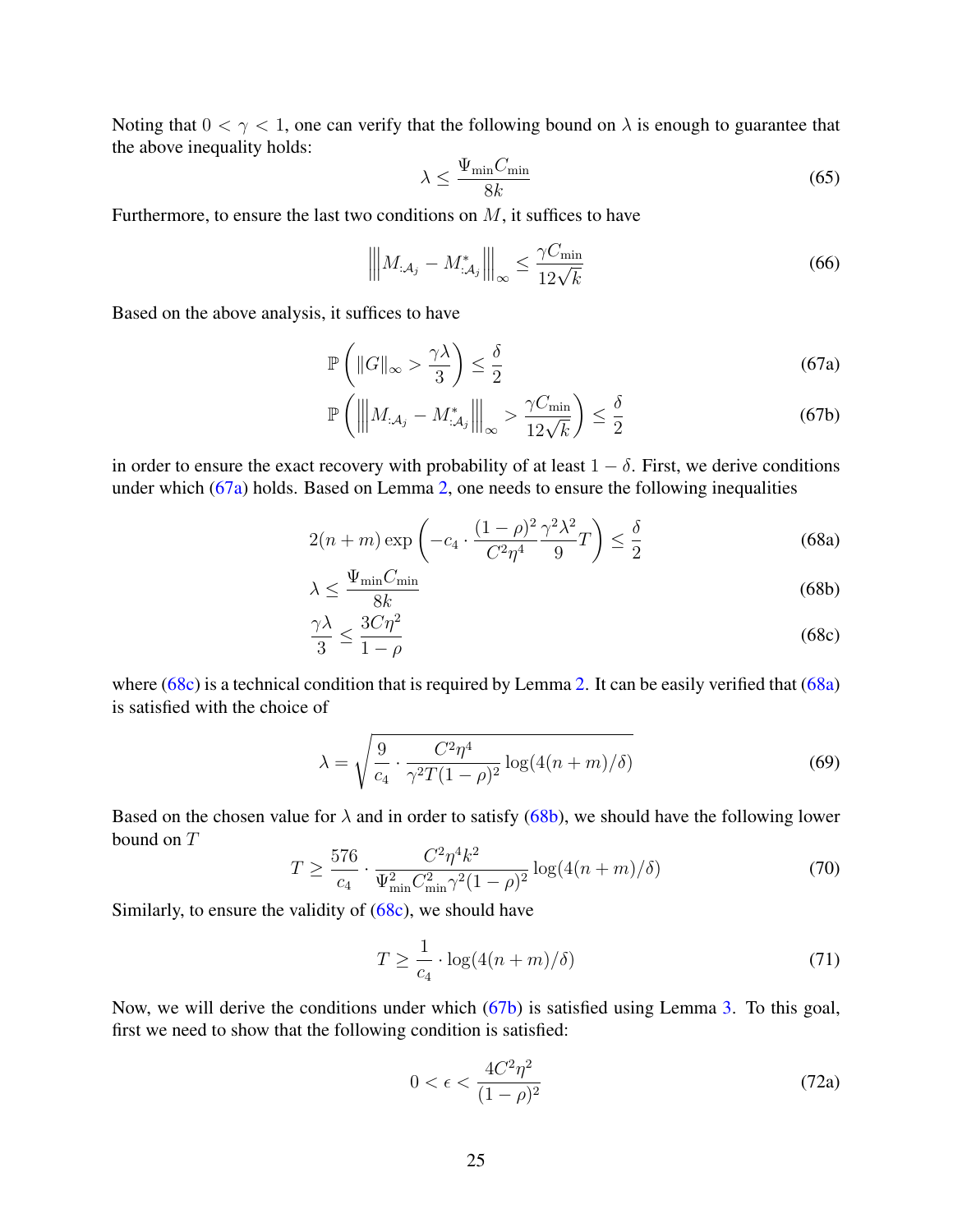which is reduced to

$$
\frac{\gamma C_{\min}}{12\sqrt{k}} < \frac{4C^2\eta^2}{(1-\rho)^2}k\tag{73}
$$

with the choice of  $\epsilon = \frac{\gamma C_{\min}}{12\sqrt{k}}$ . However, the above inequality implies that

$$
k^{3/2} > \frac{1}{48} \frac{\gamma C_{\min}(1-\rho)^2}{C^2 \eta^2} \tag{74}
$$

A sufficient condition for the correctness of the above inequality is to have  $k \geq 2$ . To see this, note that

$$
C_{\min} \le \lambda_{\min}(M^*_{\mathcal{A}_j, \mathcal{A}_j}) \le \lambda_{\max}(M^*) \le \frac{85C^2\eta^2}{1-\rho}
$$
\n<sup>(75)</sup>

where the last inequality is due to Lemma [9.](#page-23-1) Therefore,

$$
\frac{1}{48} \frac{\gamma C_{\min}(1-\rho)^2}{C^2 \eta^2} \le \frac{85}{48} < 2 \tag{76}
$$

which implies  $k \ge 2$ . Finally, to verify [\(67b\)](#page-24-4) and according to Lemma [3,](#page-15-0) it suffices to have

$$
2(n+m)k \exp\left(-c_5 \cdot \frac{(1-\rho)^4}{C^4 \eta^4} \frac{\gamma^2 C_{\min}^2}{144k} T\right) \le \frac{\delta}{2}
$$
 (77)

This implies that

<span id="page-25-1"></span>
$$
T \ge \frac{144}{c_5} \cdot \frac{C^4 \eta^4 k}{(1 - \rho)^4 \gamma^2 C_{\min}^2} \log(4(n + m)k/\delta)
$$
 (78)

Based on the above analysis, the inequalities  $(70)$ ,  $(71)$ , and  $(78)$  impose lower bounds on T. Comparing these inequalities with [\(20\)](#page-16-0), one can verify that the latter dominates all of them. This completes the proof.  $\Box$ 

#### <span id="page-25-0"></span>B.4 Proof of Lemma [4](#page-16-1)

To prove this lemma, first we introduce the KKT conditions for [\(11\)](#page-13-6).

**Lemma 10** (KKT conditions).  $\hat{\Psi}_{:,j}$  *is an optimal solution for* [\(11\)](#page-13-6) *if and only if it satisfies* 

$$
M(\hat{\Psi}_{:,j} - \Psi_{:,j}^*) - G + \lambda S = 0
$$
\n(79)

 $f$ or some  $S \in \partial \|\hat{\Psi}_{:,j}\|_1$ , where  $\partial \|\hat{\Psi}_{:,j}\|_1$  is the sub-differential of  $\|\cdot\|_1$  at  $\hat{\Psi}_{:,j}$ .

*Proof.* The proof is trivial and is omitted for brevity.

The following lemma is an immediate consequence of the KKT conditions.

<span id="page-25-2"></span>**Lemma 11.** Assuming that [\(11\)](#page-13-6) recovers the correct sparsity pattern of  $\Psi_{:,j}^{*}$ , the following equalities hold for  $E=\hat{\Psi}_{:,j}-\Psi_{:,j}^*$ :

$$
E_{\mathcal{A}_{j}^{c}} = 0 \tag{80}
$$

$$
E_{\mathcal{A}_j} = (M_{\mathcal{A}_j, \mathcal{A}_j})^{-1} G_{\mathcal{A}_j} - \lambda (M_{\mathcal{A}_j, \mathcal{A}_j})^{-1} S_{\mathcal{A}_j}
$$
(81)

 $\Box$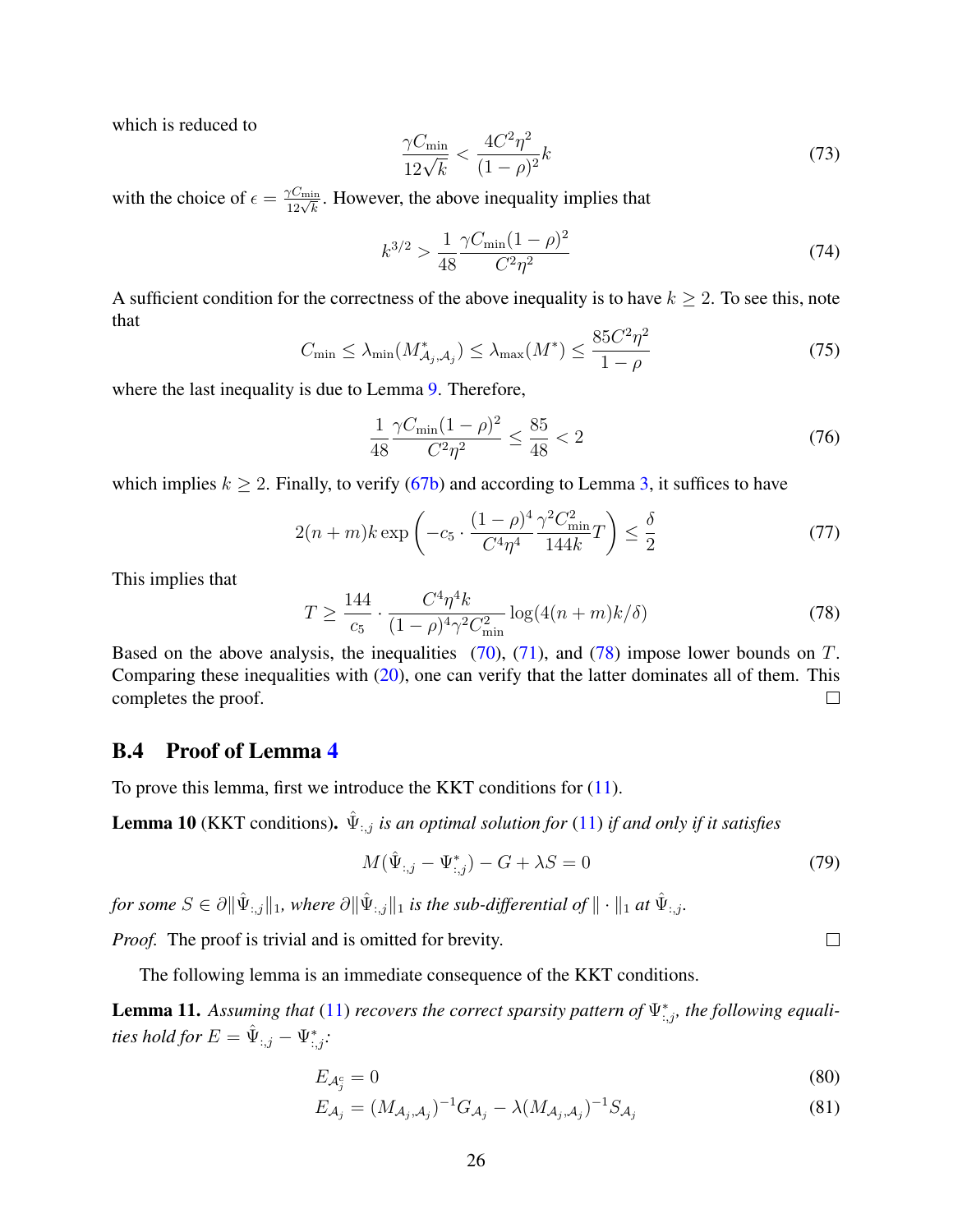*Proof.* Due to the correct sparsity recovery, we have  $E_{\mathcal{A}^c_j} = 0$ . This, together with the KKT conditions imply that

$$
M_{\mathcal{A}_j \mathcal{A}_j} E_{\mathcal{A}_j} - G_{\mathcal{A}_j} + \lambda S_{\mathcal{A}_j} = 0
$$
\n(82)

<span id="page-26-0"></span> $\Box$ 

Solving the above equation with respect to  $E_{A_j}$  will conclude the proof.

*Proof of Lemma [4:](#page-16-1)* Based on Lemma [11,](#page-25-2) one can write

$$
||E_{\mathcal{A}_j}||_{\infty} \leq \underbrace{||(M_{\mathcal{A}_j\mathcal{A}_j})^{-1}G_{\mathcal{A}_j}||_{\infty}}_{Z_1} + \underbrace{\lambda ||(M_{\mathcal{A}_j\mathcal{A}_j})^{-1}S_{\mathcal{A}_j}||_{\infty}}_{Z_2}
$$
(83)

In what follows, we will provide a bound for each term in the above inequality. For  $Z_2$ , one can write

$$
Z_2 \le \lambda \left\| \left( (M_{\mathcal{A}_j, \mathcal{A}_j})^{-1} - (M^*_{\mathcal{A}_j, \mathcal{A}_j})^{-1} \right) S_{\mathcal{A}_j} \right\|_{\infty} + \lambda \left\| (M^*_{\mathcal{A}_j, \mathcal{A}_j})^{-1} S_{\mathcal{A}_j} \right\|_{\infty} \le \lambda \left( \left\| (M_{\mathcal{A}_j, \mathcal{A}_j})^{-1} - (M^*_{\mathcal{A}_j, \mathcal{A}_j})^{-1} \right\|_{\infty} + \left\| (M^*_{\mathcal{A}_j, \mathcal{A}_j})^{-1} \right\|_{\infty} \right) \le \lambda \left( \underbrace{\left\| (Q_{\mathcal{A}_j, \mathcal{A}_j})^{-1} - (M^*_{\mathcal{A}_j, \mathcal{A}_j})^{-1} \right\|_{\infty}}_{\Delta} + D_{\max} \right)
$$
\n(84)

On the other hand, we have

$$
(M_{\mathcal{A}_{j},\mathcal{A}_{j}})^{-1} = (M_{\mathcal{A}_{j},\mathcal{A}_{j}}^{*})^{-1} - (M_{\mathcal{A}_{j},\mathcal{A}_{j}}^{*})^{-1} \left(M_{\mathcal{A}_{j},\mathcal{A}_{j}} - M_{\mathcal{A}_{j},\mathcal{A}_{j}}^{*}\right) (M_{\mathcal{A}_{j},\mathcal{A}_{j}})^{-1}
$$
  
\n
$$
= (M_{\mathcal{A}_{j},\mathcal{A}_{j}}^{*})^{-1} \left(M_{\mathcal{A}_{j},\mathcal{A}_{j}} - M_{\mathcal{A}_{j},\mathcal{A}_{j}}^{*}\right) \left((M_{\mathcal{A}_{j},\mathcal{A}_{j}}^{*})^{-1} + \left((M_{\mathcal{A}_{j},\mathcal{A}_{j}})^{-1} - (M_{\mathcal{A}_{j},\mathcal{A}_{j}}^{*})^{-1}\right)\right)
$$
\n(85)

and therefore

$$
\Delta \leq |||(M_{\mathcal{A}_j,\mathcal{A}_j})^{-1}|||_{\infty} |||M_{\mathcal{A}_j,\mathcal{A}_j}-M_{\mathcal{A}_j,\mathcal{A}_j}^*|||_{\infty} (|||(M_{\mathcal{A}_j,\mathcal{A}_j}^*)^{-1}|||_{\infty}+\Delta) \tag{86}
$$

This leads to

$$
\Delta \leq \frac{D_{\max}^2}{1 - D_{\max} || M_{\mathcal{A}_j, \mathcal{A}_j} - M_{\mathcal{A}_j, \mathcal{A}_j}^* ||_{\infty}} || Q_{\mathcal{A}_j, \mathcal{A}_j} - M_{\mathcal{A}_j, \mathcal{A}_j}^* ||_{\infty}
$$
\n
$$
\leq \frac{D_{\max}^2}{1 - \min\{1/2, \eta^2\}} || M_{\mathcal{A}_j, \mathcal{A}_j} - M_{\mathcal{A}_j, \mathcal{A}_j}^* ||_{\infty}
$$
\n
$$
\leq 2D_{\max}^2 || M_{\mathcal{A}_j, \mathcal{A}_j} - M_{\mathcal{A}_j, \mathcal{A}_j}^* ||_{\infty}
$$
\n(87)

where the last inequality is due to the assumption  $(14)$ . Combining the above inequality with  $(84)$ gives rise to

<span id="page-26-1"></span>
$$
Z_2 \le \lambda \left( 2D_{\max}^2 \left\| M_{\mathcal{A}_j, \mathcal{A}_j} - M_{\mathcal{A}_j, \mathcal{A}_j}^* \right\|_{\infty} + D_{\max} \right) \tag{88}
$$